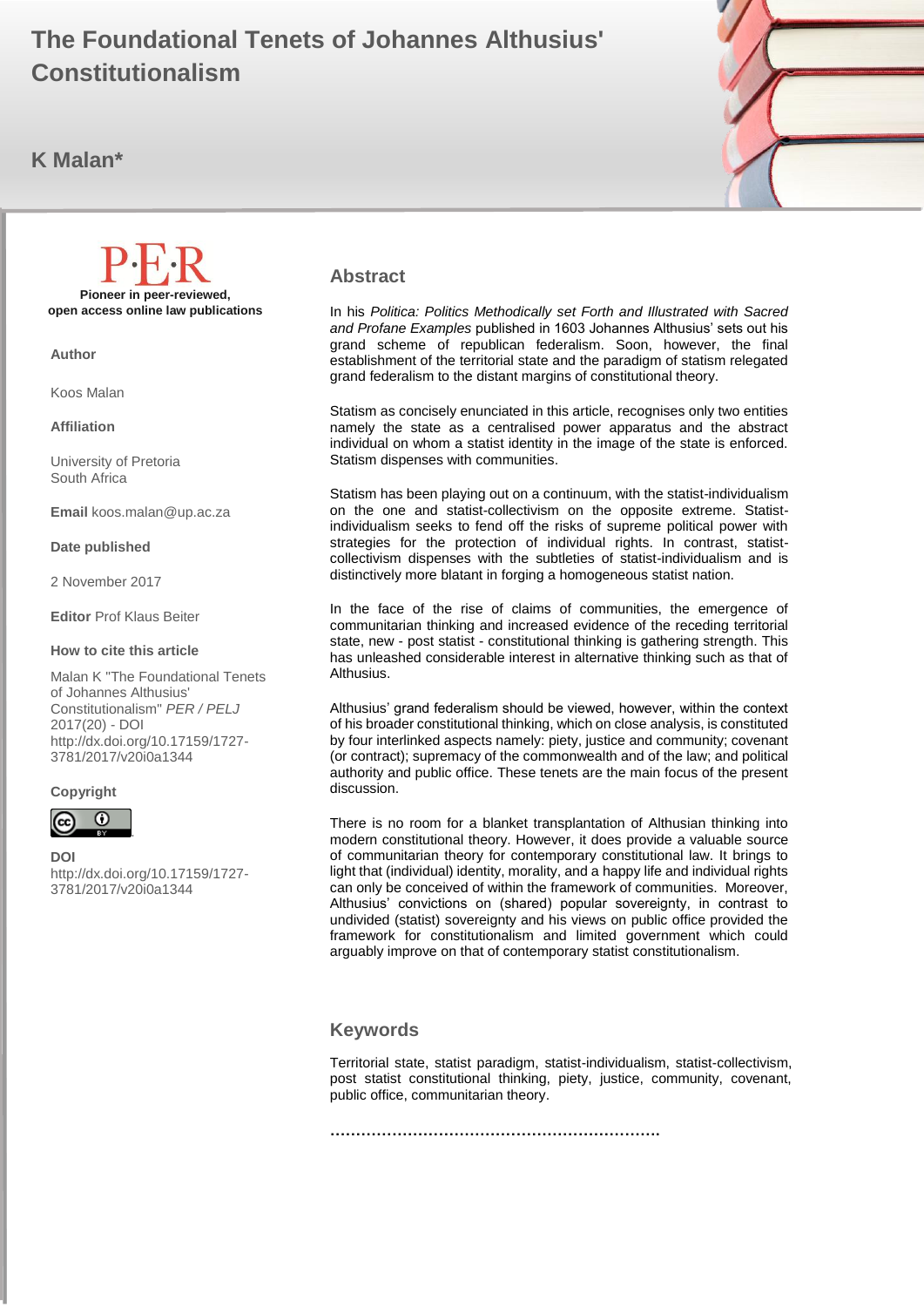# **1 Introduction: Statism and Althusius**

Johannes Althusius' *Politica: Politics Methodically Set Forth and Illustrated with Sacred and Profane Examples*<sup>1</sup> was published in 1603. Soon, however, it was close to complete oblivion, seldom referred to and at best considered as of marginal importance. Yet in the present increasingly post-statist era in which communities – cultural, local, religious, and linguistic – are vigorously (re)-claiming constitutional recognition, Althusius has rightly re-emerged as a prominent figure whose views cannot be ignored. Althusius' thinking constitutes a comprehensive anticipatory alternative to the politics of the territorial state, which has dominated political and constitutional practice and theory for the past almost four hundred years. In our age, marked by the subsiding dominance of the territorial state<sup>2</sup> Althusius' thinking has become particularly relevant and is attracting considerable new attention.<sup>3</sup>

In dealing with Althusius' thinking one might distinguish between the general tenets of his constitutionalism and his grand scheme of republican federalism. He is best known for the latter. That is also the focus of most contemporary commentaries on Althusius' work. To my mind Althusius' federal scheme cannot clearly be understood without a clear grasp of the general tenets of his thinking, which are in fact the premise of his federalism. Precisely for that reason this discussion scrutinises the general tenets of his constitutionalism. What is referred to here as Althusius' constitutional thinking could aptly also be termed political thinking since political and constitutional thinking in many respects overlap to such an extent that it is well-nigh impossible to distinguish between the two. I prefer "constitutional thinking", since Althusius conceived of a comprehensive constitutional order in which core constitutional concepts (also within the contemporary constitutional discourse) such as justice, sovereignty, subsidiarity, federalism, control and balance of power, public office and community all enjoyed prominence. I state this preference fully realising that the terms constitution and constitutionalism were not known in the lexicon of the public, more specifically political, discourse in Althusius' times. That, however, is not to say that these notions as such were unknown at the time. On the contrary, some of the most crucial concepts and constitutional arrangements, such as the separation of powers and the balance between worldly and ecclesiastical power emerged from an era long before the

Koos Malan. BAHons (UP), BIur LLB LLD (UNISA). Professor of Public Law, University of Pretoria. Email: Koos.malan@up.ac.za.

<sup>1</sup> Althusius *Politica*; Elazar "Althusius's Grand Design".

<sup>2</sup> On the term, "territorial state" see Malan *Politiocracy* 8 fn 28.

<sup>3</sup> De Benoist 2000 *Telos* 26.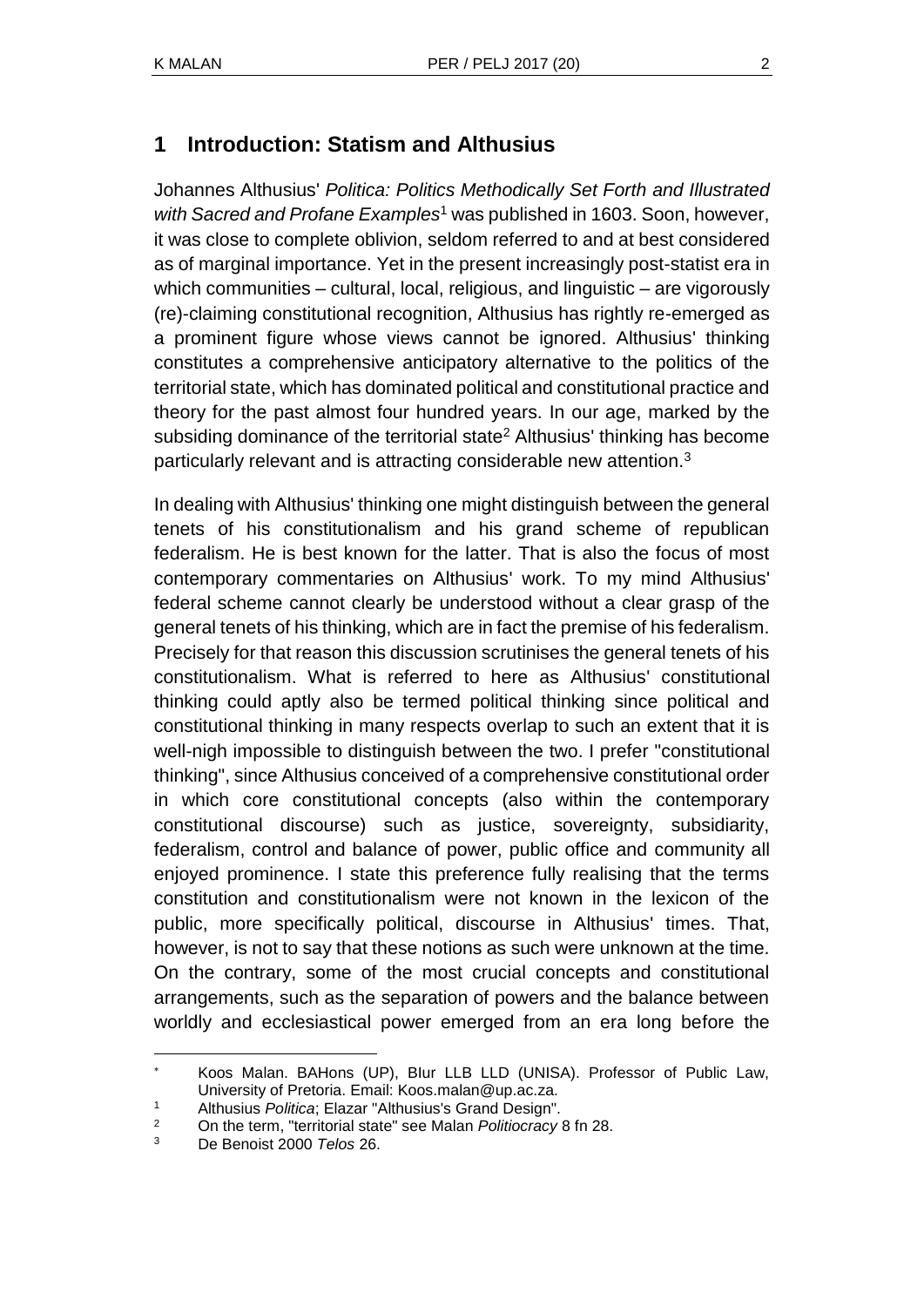l

advent of modernity.<sup>4</sup> However, while acknowledging the overlap between political and constitutional theorising, I will at times refer to either as political thinking.

Althusius represents a mode of thinking – the beginning of a countertradition – which was sharply at variance with that which underpins the discipline of the modern (territorial) statist tradition (or paradigm) of political thought (statism) as articulated by the founders (and latter exponents) of the statist tradition, namely thinkers such as Jean Bodin, Thomas Hobbes, John Locke, Jean Jacques Rousseau, Karl Marx<sup>5</sup> and innumerable other followers who have been active within the confines of this paradigm.

The statist paradigm or statism encapsulates the dominant current in modern constitutional thinking since the advent of the territorial state<sup>6</sup> in the sixteenth and seventeenth centuries. Thus, the territorial state has defined the framework for thinking around politics not only in academic disciplines, such as constitutional law and political science, but also in public discourse in general. Statism also signifies that people adopt and cherish only one public identity, namely an individual identity in the image of the state, that is, statist identity.<sup>7</sup>

Statism recognises two entities, namely the state and the individual: the state as a centralised power apparatus maintaining the public peace among antagonistic individuals with no public identity other than their identity as citizens of the state; that is, other than their statist identity. Statism does not recognise or tolerate any other identity than statist identity and is antagonistic towards any community which is not a statist community; that is, the homogenised collection of all inhabitants of the state. By the same token it rejects any apparatus of political authority apart from the state, or more specifically between the individual and the state. Such non-statist authority would be anathema to the statist paradigm since it is inimical to the very stability of the statist order itself. Statism proceeds from the premises of the fundamental absence of any real human community and of fundamentally antagonistic relations between abstract atomistic individuals combined with the state, as the centralised sovereign political force,

<sup>4</sup> See for example Berman *Law and Revolution* 213-214. Also see the relevant passage of the discussion on the rule of law by Fukuyama *Origins of Political Order* 245-289.

<sup>5</sup> See on this Hueglin *Early Modern Concepts* 201. Also see Malan 2014 *Tydskr Geesteswet* 477-470.

<sup>6</sup> See in this regard Malan *Politiocracy* 43-50 and the sources cited there.

<sup>7</sup> Hueglin *Early Modern Concepts* 201. Also see Malan *Politiocracy* ch 6.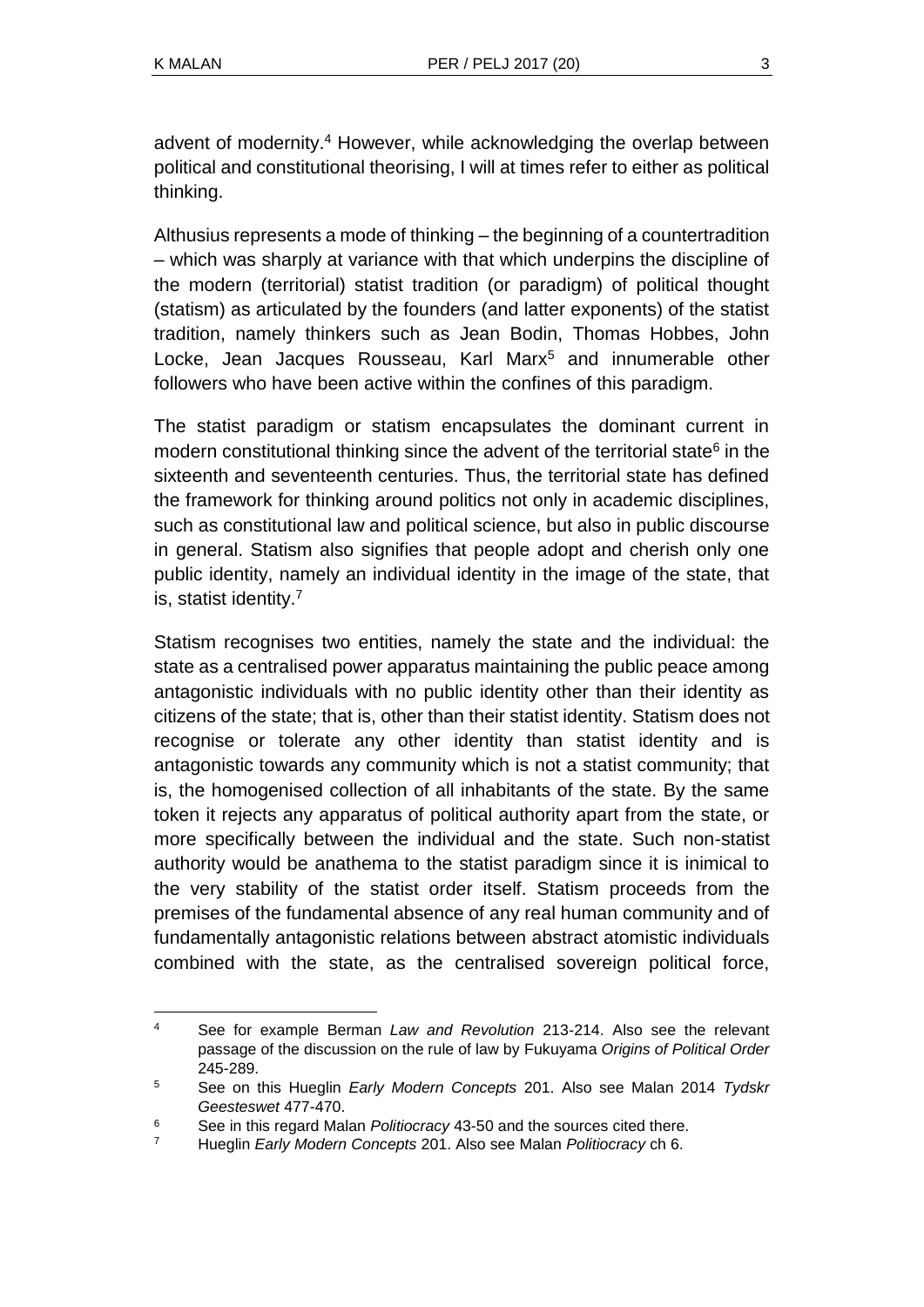encapsulated in the legislative, executive and adjudicatory apparatus which has to keep the public peace. All individuals are considered to be essentially the same; and any differences that might exist between them are held to be more apparent than real and politically of no moment.

Statism requires public identity to be monopolised for the benefit of the state. In consequence, only one community is recognised, namely a statist community comprising of all who find themselves within the boundaries of the territorial state and regardless of whether there exist any real bonds of culture, language, ethnicity or religion.<sup>8</sup> All the citizens, as Bikuh Parekh insightfully states:

… are expected to privilege their territorial over their other identities; to consider that they share in common as citizens far more important than what they share with other members of their religious, cultural and other communities; to define themselves and relate to each other as individuals to abstract away their religious, cultural and other views when conducting themselves as citizens; to relate to the state in an identical manner; and to enjoy an identical basket of rights and obligations. In short, the state expects of all its citizens to subscribe to an identical way of defining themselves and relating to each other and the state. This shared political self-understanding is its constitutive principle and necessary presupposition. It can tolerate differences on all other matters but not this one, and uses educational, cultural, coercive and other means to secure that all its citizens share it.<sup>9</sup>

Thus viewed the statist community is no real community at all but just a mass; any aggregate of persons or, in the words of John Locke,<sup>10</sup> *any number of men*. In pursuance of statism there is a strict intolerance against any non-statist community, that is, any community of a cultural, linguistic, ethnic or religious nature which claims public recognition. In terms of a raft of programmes of homogenisation such communities are liquidated into a single uniform statist mass-society. These programmes are often called programmes of nation building – a misnomer because nations and national, cultural, ethnic and language communities are not built but destroyed by such programmes. They should therefore rather be referred to as programmes of nation destruction and not nation building, as Walker Connor remarked.<sup>11</sup> To the extent that statism does tolerate such communities, they have to operate strictly in the private sphere, enjoying no public recognition or constitutional authority. In the final analysis the

l <sup>8</sup> See in this regard the incisive analysis by Nisbet *Quest for Community* especially part 71-187 - the state and community and Malan *Politiocracy* 127-172.

<sup>9</sup> Parekh *Rethinking Multiculturalism* 185.

<sup>10</sup> Locke *of Civil Government* para 89. See the insightful comments on this by Van Dyke 1976-77 *World Politics* 343-369 and Van Dyke 1974 *Am J Pol Sci* 725-741.

<sup>11</sup> Connor 1971-72 *World Politics* 336.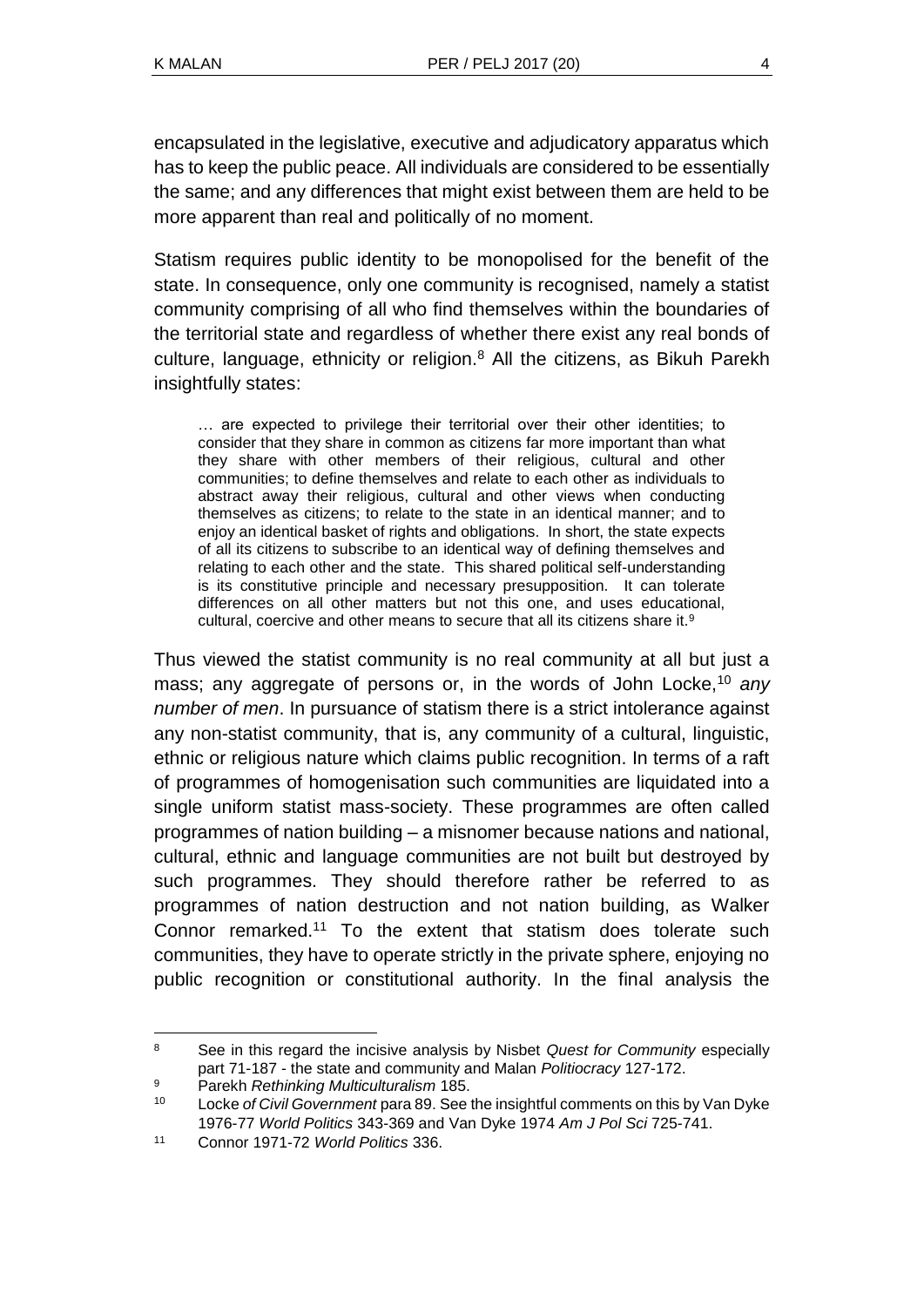operative concepts of statist identity are homogenisation and uniformity – voluntarily if it can and forcibly if it must.<sup>12</sup>

Since statism recognises but a single centralised power apparatus, no power should be vested in any institution other than the power apparatus of the centralised state. Federalism, devolution of power, communities or any mechanism that could dilute the centralisation of power is opposed. To the extent that such mechanisms might in limited circumstances be tolerated, it is basically an anomaly to statism. The public accommodation of diversity and of intermediary institutions with some political authority, existing between the state and the individual, is essentially anathema to the statist paradigm.<sup>13</sup>

The two elements of statism – the abstract individual with his statist identity and the centralised power apparatus of the territorial state – determine the way in which all matters of public life, including crucial concepts such as the constitution, constitutionalism, rule of law and the Rechtstaat, sovereignty, citizenship, democracy, rights, and power are conceptualised.

Statism is no monolith, however. Over time it has been playing out on a continuum with an individualist approach on the one extreme and a collectivist approach on the other. However, the homogenising territorial state remains essential all over the continuum, encompassing the full spectrum of important ideological currents – left, right and liberal.<sup>14</sup> Precisely for that reason the designations preferred are not individualistic or collectivist but specifically *statist-individualistic* and *statist-collectivist.*

Alongside the state, statist-individualism posits alongside the free ("sovereign") individual, perceived to be capable and at liberty to make free choices on his/her own personal identity and life style. The concept of freedom in this case is so-called negative freedom, that is, freedom or immunity from intervention or prescription by the state. The cultivation and enforcement of a statist public identity, on the basis of assimilating a multicultural and otherwise diverse society into a single statist society as prescribed in terms of any (statist) ideology, is less overt and more tacit and

 $\overline{a}$  $12$  It is significant to note that the onslaught on non-dominant communities prevails over the entire ideological spectrum – left, right and centre (liberal) as it were. The common denominator of all these anti-community trends is statism. See in this regard Malan 2014 *Tydskr Geesteswet* 462-480.

<sup>&</sup>lt;sup>13</sup> This was dominant in the thinking of Rousseau and exponents of other trends of thinking in pre-revolutionary France. See the discussion by De Tocqueville *Ancient Regime* 158-168, and Malan *Politiocracy* 231-242.

<sup>14</sup> Malan 2014 *Tydskr Geesteswet* 462-480. See also McRae 1979 *CJPS* 681-682.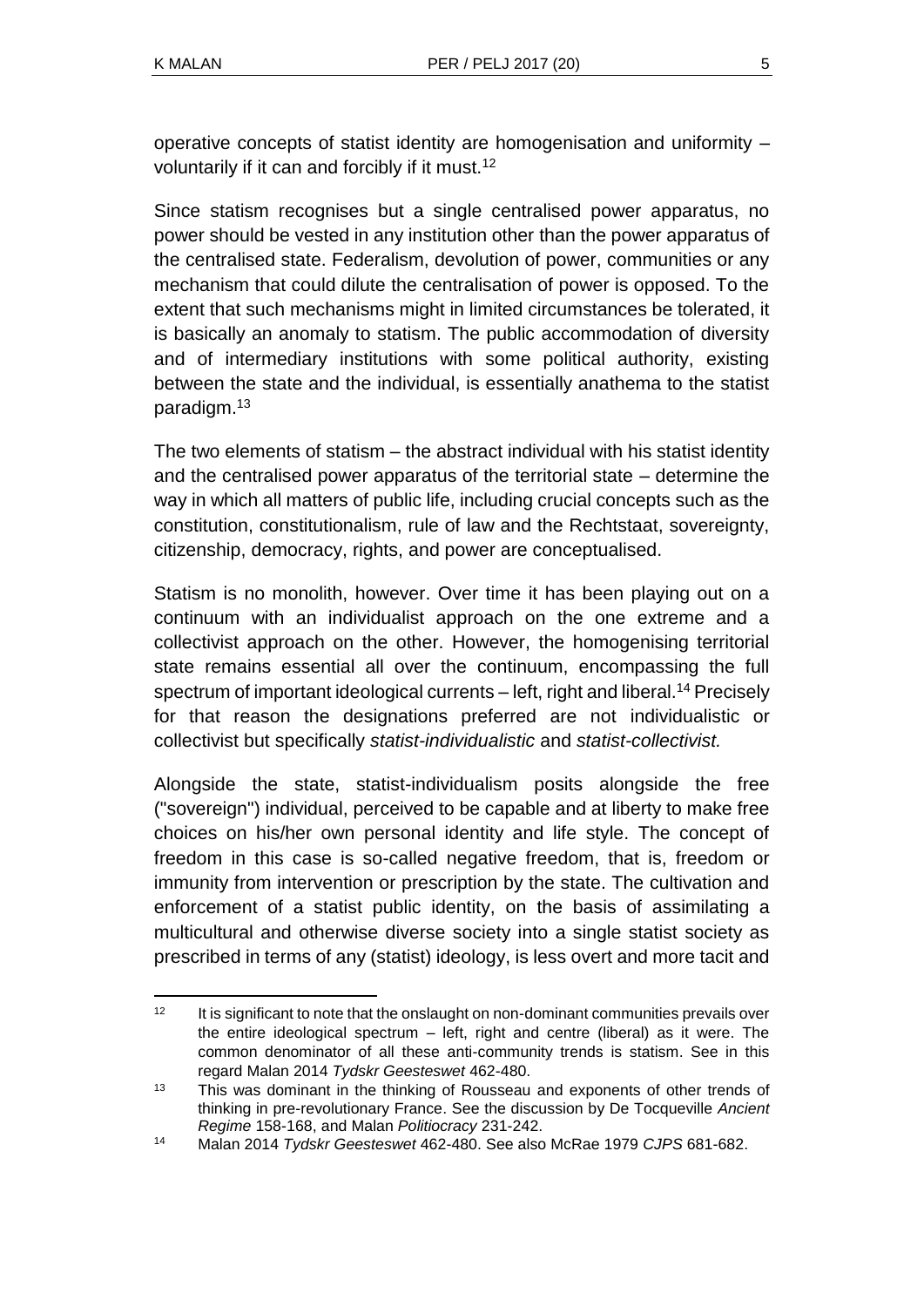subtle. The statist-individualist current acknowledges the risks of supreme political power and seeks to fend that off with strategies for the protection of individual rights (currently most popularly in a bill of rights which is part of a "supreme constitution") most prominently by an independent and impartial judiciary in terms of the threefold separation of governmental power.

The opposite  $-$  the statist-collectivist approach  $-$  dispenses with the subtleties of statist-individualism. Any concern for the free individual is absent or at least much less pronounced. In contrast to statist-individualism, statist-collectivism is distinctively more overt and often brutal in forging a homogeneous statist nation. The state-nation is the collective agent for the sake of which all particular communities have to dissolve and individuals have to change and convert in order to be remade in the image of the homogenous statist nation. Ordinarily the mould of the state-nation is provided by the dominant faction of the state population into which all nondominant communities have to be assimilated.

In terms of statist-individualism the state  $-$  Leviathan, the mortal god as Hobbes described it – is aloof. It is authoritarian but not absolutist and totalitarian. It insists on the obedience of its subjects and enforces the public peace. However, it does not insist on a flock – a statist nation – to be created in its image. In statist-collectivism, however, Leviathan is totalitarian, though not necessarily absolutist. This mortal god, historically a later outgrowth of an older and more aloof one, is much more caring and much more jealous. It insists on a flock in its own image, and tolerates no apostasy – membership of and public allegiance to a different community. When such non-statist apostasy occurs, punishment is sure to follow because no community other than the statist flock forged in the image of the state is tolerated.<sup>15</sup>

Between statist-individualism and statist-collectivism there is an array of variations.

Statist-individualism, for which John Locke was arguably the prototypical protagonist,<sup>16</sup> places the emphasis on individual rights to be acknowledged and guaranteed by the state. The contemporary liberal and social democratic states of Western Europe and North America may be viewed as the prime examples of statist-individualism. However, in view of the varying state-sponsored statist identities and wide-ranging social and economic

l <sup>15</sup> See Malan *Politiocracy* ch 6, 9.

<sup>16</sup> As set out in the second treatise of Locke *Of Civil Government*.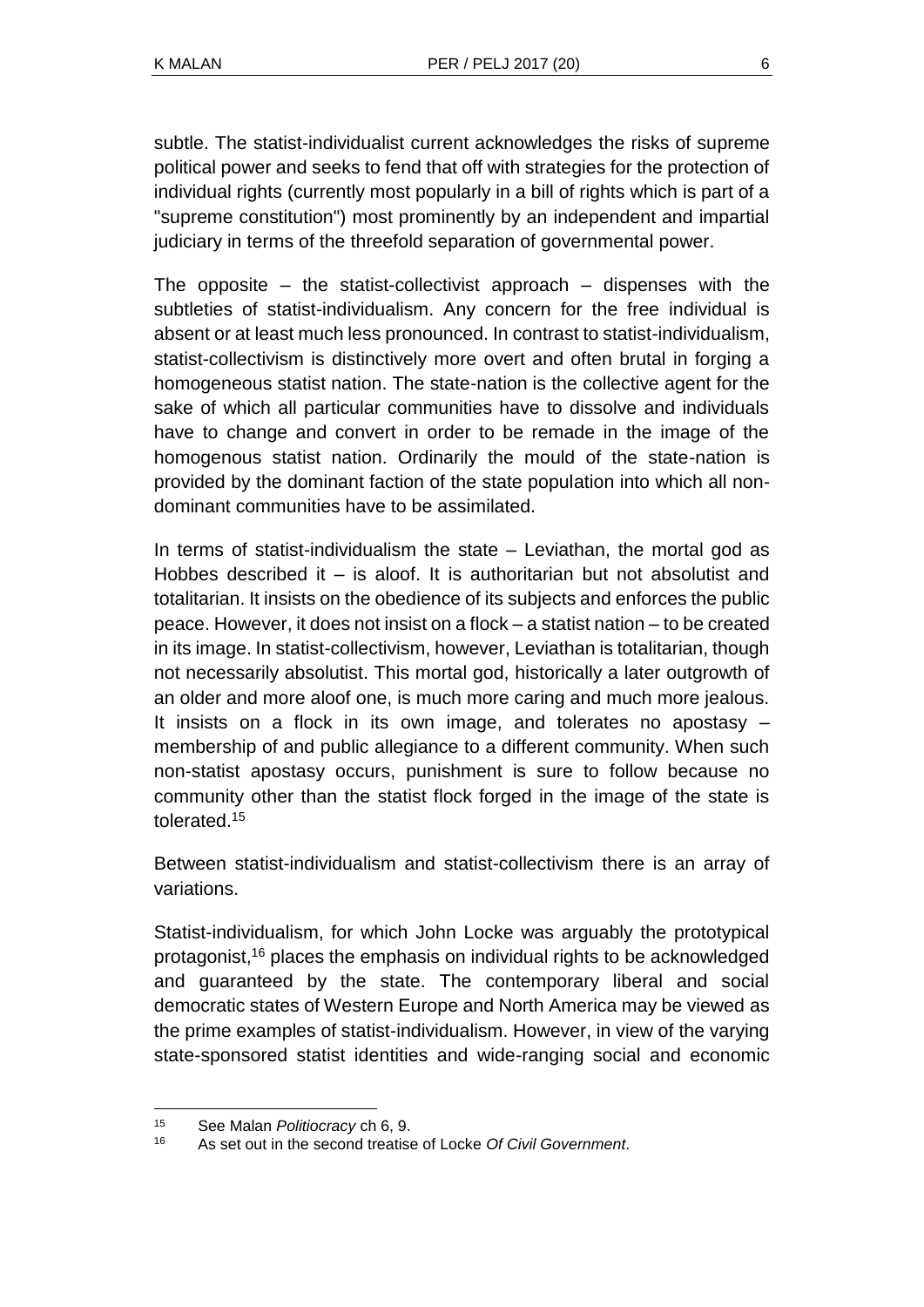interventions of the state, none of these states will be found on the extreme end of statist individualism.

The collectivist extreme of statism (statist-collectivism) drew inspiration and found justification in two trends of thinking: on the one hand, that provided by the work of Jean Jacques Rousseau, and on the other, by utilitarianism incepted by Jeremy Bentham. Endeavouring to establish a totalitarian republicanism in which the closest possible bonds between a close-knit monolithic citizenry and their state should be forged, Rousseau could tolerate neither a multitude of communal identities, nor individualism, which to him was no genuine expression of freedom but rather a dreadful aberration of freedom. People have to be rescued from their wrong ways and "forced to be free", <sup>17</sup> that is, forced to be assimilated into a stateprescribed identity and way of life. That identity usually emanated from the dominant, usually the majority community within the state, which provided the mould within which all others – communities and individuals – have to be cast. Modern totalitarianism, most notably that of the Jacobins in revolutionary France, Bolshevism in Soviet Russia and Maoism in China, all drew inspiration from this mode of usually majoritarian-driven politics.<sup>18</sup> The spirit of Rousseau can also be detected in right-wing totalitarianism – Fascism and National-socialism.<sup>19</sup>

On close analysis utilitarianism, as for example conceived by Bentham, provides the other original impetus for statist collectivism. In the name of what is perceived to serve the interest of the majority best (which is identified with the public good) utilitarianism also disregards deviant communities and (the rights of) individuals and enforces on all<sup>20</sup> that which the majority would perceive to be most feasible. There are vast differences between the statistindividualism and statist-collectivism. The former may claim to have a keen concern for the dignity and the rights of individuals, specifically against the claims of the majority, in contrast to the latter which would be much more inclined to place individual integrity on the altar of the perceived *Volente Generale* as conceived and inspired by Rousseau,<sup>21</sup> or the perceived predominant interest of the majority of people as conceived by utilitarianism, originating from Bentham. Moreover, these differences are underscored by

l <sup>17</sup> Rousseau *The Social Contract* 64.

<sup>18</sup> See the lucid exposition of Nisbet *Quest for Community* ch 7. In this regard also see Hueglin *Early Modern Concepts* 170, 180-181.

<sup>19</sup> See the remarks by Hueglin *Early Modern Concepts* 206.

<sup>20</sup> Lucidly explained by Nisbet *Quest for Community* 156-160.

<sup>21</sup> Rousseau *The Social Contract* 69 and further. For a concise discussion of the relevant aspects of Rousseau's political thinking, see Malan *Politiocracy* 131-142.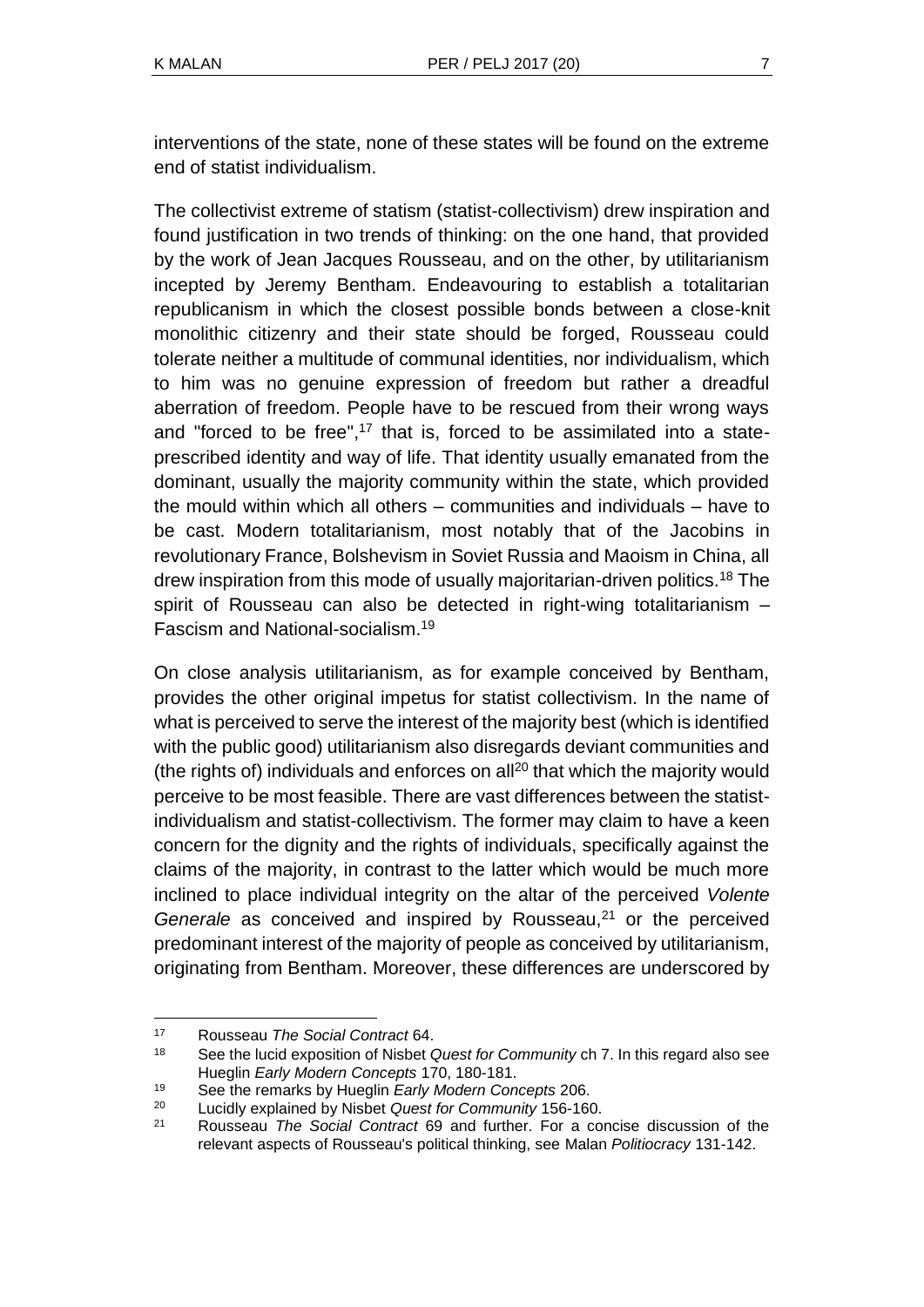the fact that the individualist and the collectivist currents provide the premise for the two great ideological struggles of the twentieth century, namely first the struggle between liberal democracy and fascism, and subsequently the struggle between liberal democracy and communism in the guises of Bolshevism and Maoism.

Yet, although opposing one another on account of their respective individualism and collectivism, they share fundamental assumptions. They are currents within statism, united in a common premise, rendering them opposing forces but *within* the same common tradition of political and constitutional theory.<sup>22</sup> That unity is to be found in their common statist premise. Precisely for that reason the two currents are not referred to here as individualist and collectivist but more specifically *statist*-individualist and *statist*-collectivist.

Premised on the same statist basis the territorial state takes centre stage in both currents of thinking on constitutional law to such an extent that political science has in fact become the *study or science of the state* (staatsleer/Staatslehre) whilst, by the same token, constitutional law has become the law of the state quite overtly implied by the Dutch and German names for the respective disciplines namely staatsreg/staatsregt/Staatsrecht. In consequence the statist tradition also does not take any particular interest in political and constitutional thinking that do not share statism's fundamental assumptions. It is fixated on the state and the individual thus ignoring, and often justifying even pernicious policies for the destruction of communities<sup>23</sup> and any other intermediary entity between the state and the individual or in place of the state. To the extent that it may be making concessions to such entities, it does so strictly within the confines of statist thinking.<sup>24</sup>

The statist tradition is distinctively positivist in that the existing territorial states have set the paradigm within which political and constitutional thinking have taken place over many centuries since the dawn of the territorial state.<sup>25</sup> Moreover, the dominant concepts and themes of reflection

l  $22$  This evidenced by the fact that all these trends have in common that they act against small languages and cultures in the states in which these ideologies have gained the upper-hand. See Malan 2014 *Tydskr Geesteswet* 462-480.

<sup>23</sup> Van Dyke 1974 *Am J Pol Sci* 726. See further Pestieau 1991 *Can J Law Jurisprud*  369-370.

<sup>&</sup>lt;sup>24</sup> See for example the discussion of self-determination by Malan *Politiocracy* 246-267.

<sup>25</sup> This is one of the main themes of Nisbet's discussion in his 1990 *Quest for Community.*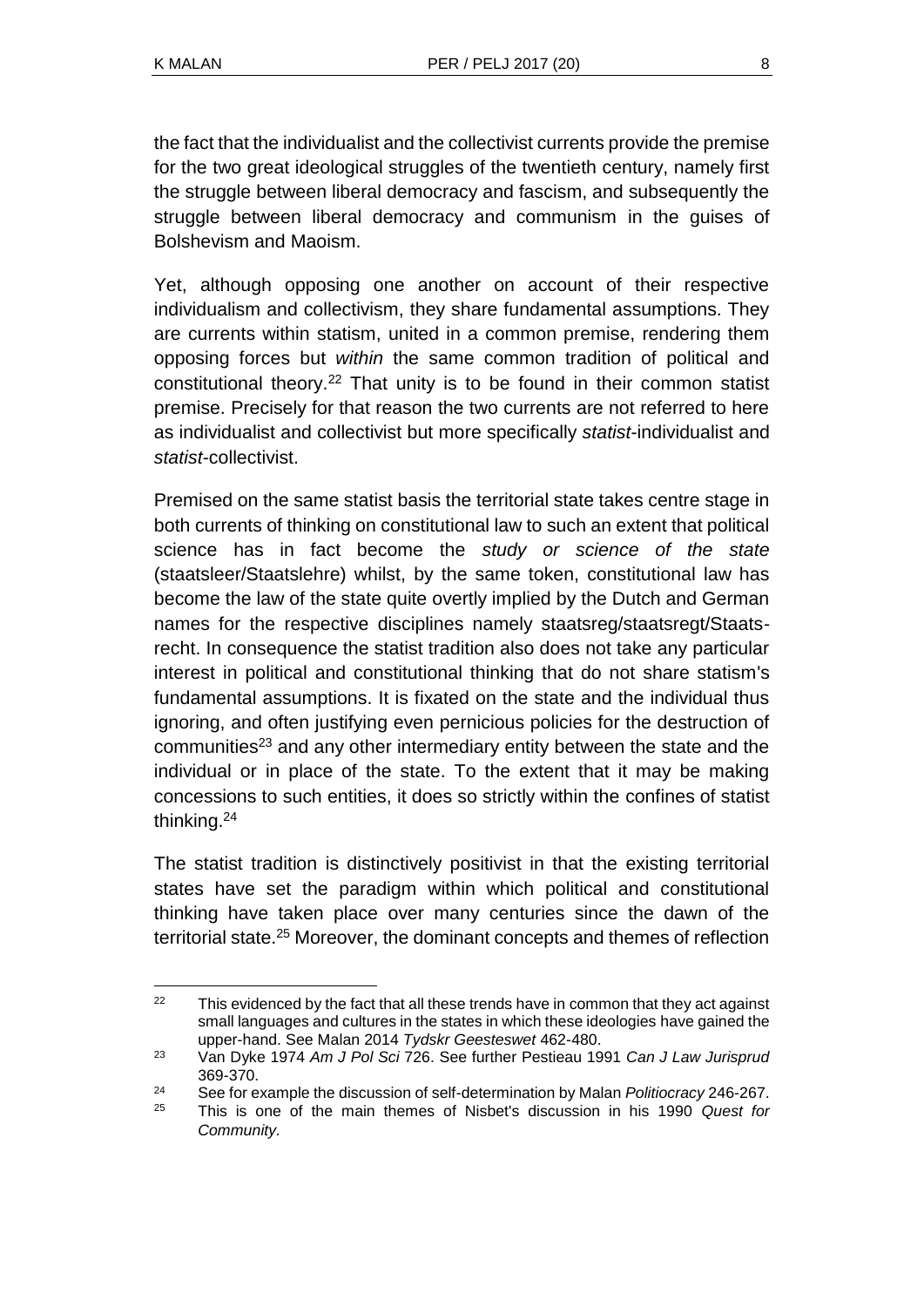in the field of constitutional law and political philosophy as well as in political practice are all statist in nature, that is, conditioned by and safeguarded for the territorial state. The accepted meaning of these concepts serves the specific needs of the territorial state. Thus, citizenship is citizenship of the *state*; democracy is *statist* democracy, that is, democracy made safe for the modern state - democracy converted from an unruly and incoherent master to a docile and dependable servant.<sup>26</sup> Human rights also presuppose the indispensability of the *state.* Dependent individuals now have no option but to resort to the state for protection since communal bonds have disappeared, leaving individuals with no choice but to seek protection from the state.<sup>27</sup> Moreover, both the statist-collectivist as well as the statistindividualist currents are united in their pursuance of forging a single public identity, namely a monolithic statist identity, out of the multitude of particularist communities within the boundaries of the territorial state in question which, as indicated, goes by the misleading name of nationbuilding. The collectivist current tends to go about this coercively and in a brazen and totalitarian way; the individualist trend is pursued more indirectly and subtly. However, they remain united in their efforts to allow only one single statist identity.<sup>28</sup>

The thinking of Althusius is a distinctive alternative to statism. His thinking represents a wide-ranging world view which is the subject matter of three equally valid perspectives on his constitutional thinking.

First, it is a compendium of pre-modern – Classical and Medieval – thought.

Secondly, it provides the first wide ranging response to the then germinating basic premises of statism, and in so doing established the basis for a countertradition in political and constitutional theory.<sup>29</sup>

Thirdly, it provides the basis for a post-statist, and in a sense post-modern, theory of federal republicanism<sup>30</sup> a theory for which Althusius is best known.

Concerning the first: Althusius is a political philosopher in the Reformist tradition who built a systematic political philosophy out of the Reformed

<sup>26</sup> Dunn "Conclusion" 248.

<sup>27</sup> Diamond "Rule of Law" 124.

<sup>28</sup> See on this Malan *Politiocracy* ch 6.

<sup>29</sup> See Hueglin *Early Modern Concepts* 67, 106, 201-202.

<sup>&</sup>lt;sup>30</sup> Elazar "Althusius's Grand Design" xxxv. All grand designs of federalism subsequent to Althusius, Elazar observes, until the mid-nineteenth century derived from Althusius. Arguablu Althusius also provided the basis for what Huegin *Early Modern Concepts* 228 called a model of cosmopolitan government.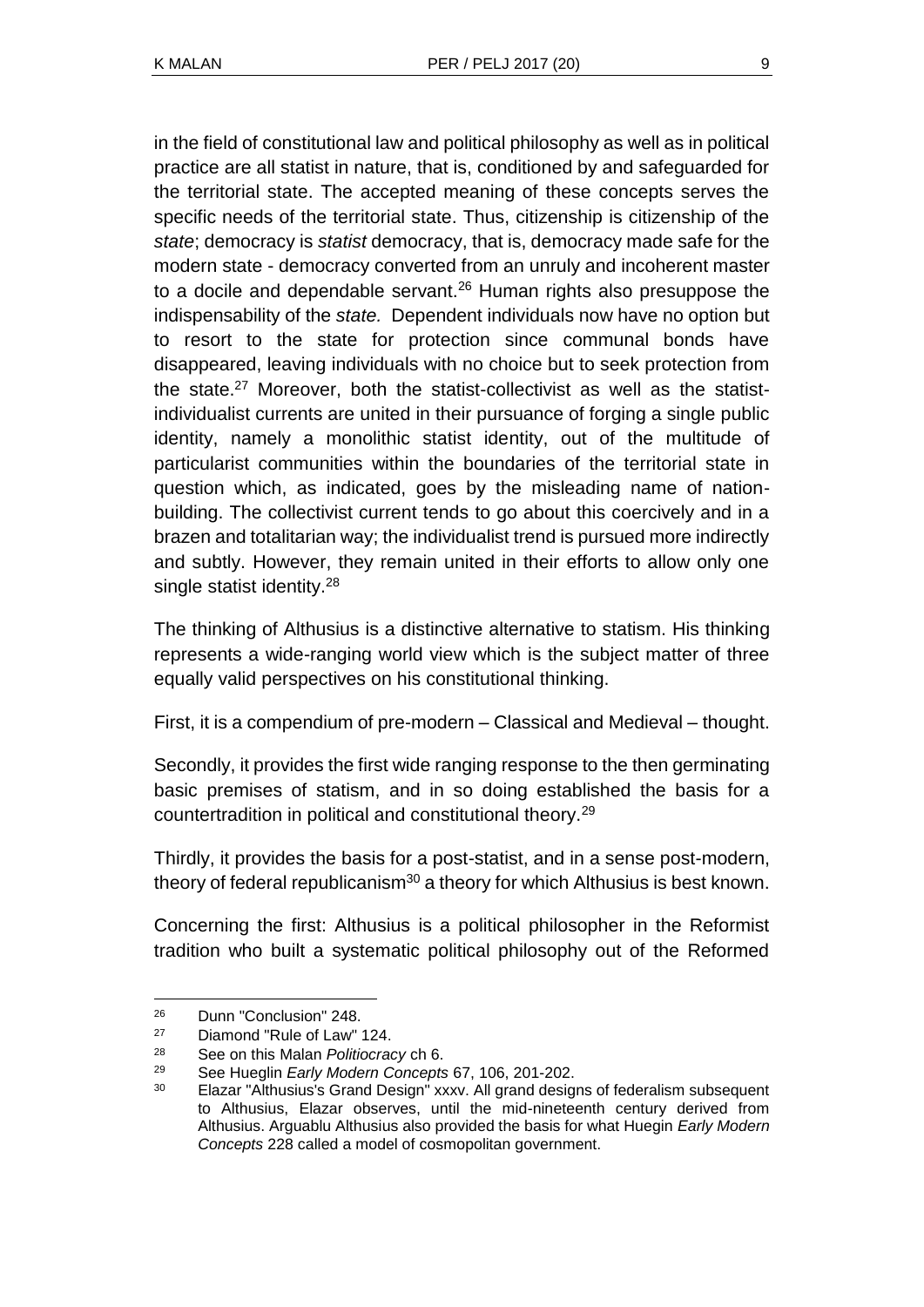experience.<sup>31</sup> Thomas Hueglin noted that the Aristotelian tradition of the active citizen provided the socio-philosophical logic for political participation. The convent idea of the Old Testament provided the constitutional logic of shared sovereignty and control of government and the Germanic tradition of communitarianism and fellowship provided the basic sociological structures of the political organisation of Althusius constitutionalism.<sup>32</sup> Daniel Elazar aptly commented that Althusius synthesised the experience of the Holy Roman Empire with the political ideas of the covenant theology of Reformed Protestantism.<sup>33</sup> In consequence he drew extensively from the Decalogue and other Biblical sources.<sup>34</sup> However, Althusius, does not limit himself to Reformist thinking. On the contrary, he drew extensively from philosophical, theological and juridical sources in the broader Roman Catholic tradition as it had emerged though the medieval era. His thinking is also profoundly informed by Classical (non-religious) sources. Hence he identified natural law with the second table of the Decalogue. $35$  Having drawn considerably from Aristotle, Althusius is also an Aristotelian par excellence.<sup>36</sup> In the premises it may be asserted that Althusius is the quintessential Christian humanist, who amalgamated Christian doctrine and humanist thinking into a single (logically) comprehensive system of thought. The very title of his work bears the best testimony to that, because what he consistently and thoroughly does is in exact accordance with the title of his book, namely to *methodically set forth and illustrate his politics with both sacred and profane examples*.

Secondly, Althusius' Christian humanist view also accounts for his rejection (in anticipation) of the modernist, more in particular Hobbesian view of the essential absence of human community and, the assertion instead, of

l <sup>31</sup> He was a second generation political Calvinist and described as the one writer of the theory of the Dutch revolt against the Catholic Spanish king. See on this the remarks by Hueglin *Early Modern Concepts* 24, 25.

<sup>32</sup> Hueglin *Early Modern Concepts* 69. Elsehwere Hueglin encapsulated the most important influences on Althusius as follows: "Althusius derived his political convictions and theoretical strengths from three mutually reinforcing strands of political theory and practice that all converged at the time: political Calvinism as a newly developed survival doctrine for religious minorities, the *Politics* of Aristotle as a rediscovered historical affirmation of the co-operative sociability embedded in human nature and finally the living tradition of Germanic communitarianism and fellowship."

<sup>33</sup> Elazar "Althusius's Grand Design" xxxv.

<sup>&</sup>lt;sup>34</sup> There are no fewer than two thousand quotations according to Hueglin's count. Hueglin *Early Modern Concepts* 56.

<sup>35</sup> Sabine *History of Political Theory* 416-417. Althusius is in step here with a broad phenomenon of his time. Hugo de Groot had the same convictions. Also see De Benoist 2000 *Telos* 47-48.

<sup>36</sup> Sabine *History of Political Theory* 417.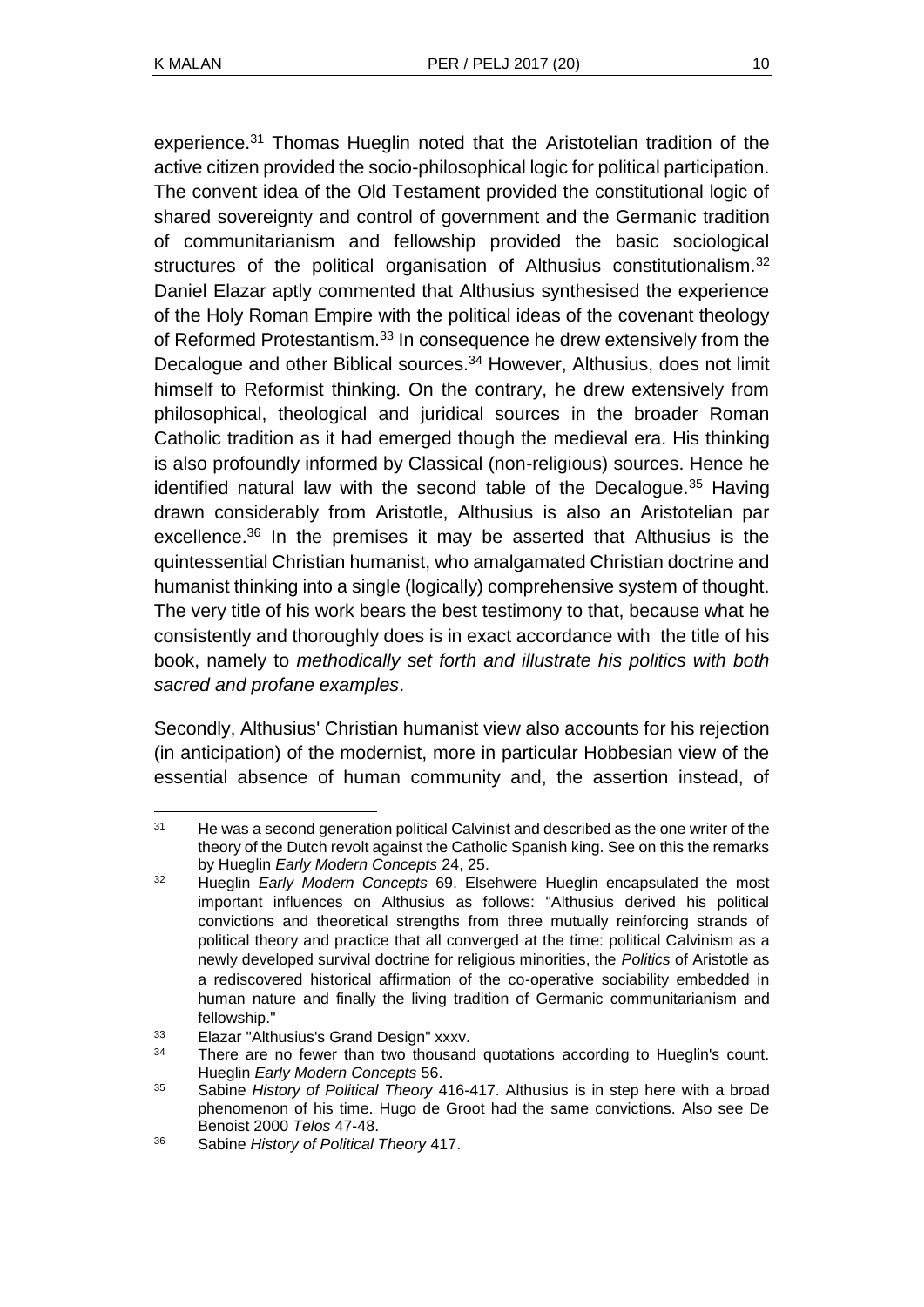people being basically atomist, pursuing only their own interests and finding themselves fundamentally in a relationship of animosity with all other individuals. Althusius strongly rejected nominalism, the precursor of liberalism, according to which there was nothing ontologically real outside the lone individual.<sup>37</sup> In contrast to (individualist) nominalism, communities are in Althusius' view prior to individuals (individual members).<sup>38</sup> Society does not consist primarily of vying abstract individuals but rather of people living together and cooperating within communities. His outlook is not the Hobbesian one of *bellum omnia contra omnes* but rather of *consociatio symbiotica*. This view allowed Alhusius to be a communitarian, pluralist and federalist instead of a liberal, uniformist and centralist, who developed a compound bottom-up federalism instead of providing an apology for the sovereign territorial state as Hobbes did.<sup>39</sup>

Thirdly, apart from being an exponent of the late medieval vision of society, Althusius may be viewed as an exponent of post-modern and post-statist federalism which accounts not only for individual rights but also, very importantly, for the existence and claims of communities to which juridical and political rights must be attributed in the public sphere. $40$  Althusius exerted influence between the medieval and modern eras. He is quite justifiably considered as the person who discovered most of the key elements of federalism.<sup>41</sup>

The domination of statism has just about silenced the voice of Althusius for more than three centuries, but now that intellectual and material forces are causing increased pressure to come to bear upon the territorial state and on statism, Althusius is once again enjoying prominence on the stage of constitutional and political theory. Thus Daniel Elazar quite aptly states:

<sup>37</sup> De Benoist 2000 *Telos* 32.

<sup>38</sup> De Benoist 2000 *Telos* 32.

<sup>39</sup> Huegin *Early Modern Concepts* 44 noted that Althusius' thinking, in contrast to that of Hobbes (and Bodin) was informed by his more positive experience with his immediate environment. "Unlike Bodin and Hobbes whose circumstances of life were marked by negative experiences (such as those brought about by the sharp religious divisions in France and the Massacre of St Bartolomew, and the English civil war, respectively) Althusius' experience was still positive. He could still subscribe to the notion of active citizenship and shared sovereignty. Bodin and Hobbes rejected the notion of multiplicity of communities as gravely dangerous for the survival of political society. They also regarded undivided state sovereignty and absolutism over aloof, detached and passive subjects (as against active citizens) to be a prerequisite for the survival of the political society - political society in the form of monolithic state."

<sup>40</sup> De Benoist 2000 *Telos* 54.

<sup>41</sup> De Benoist 2000 *Telos* 54.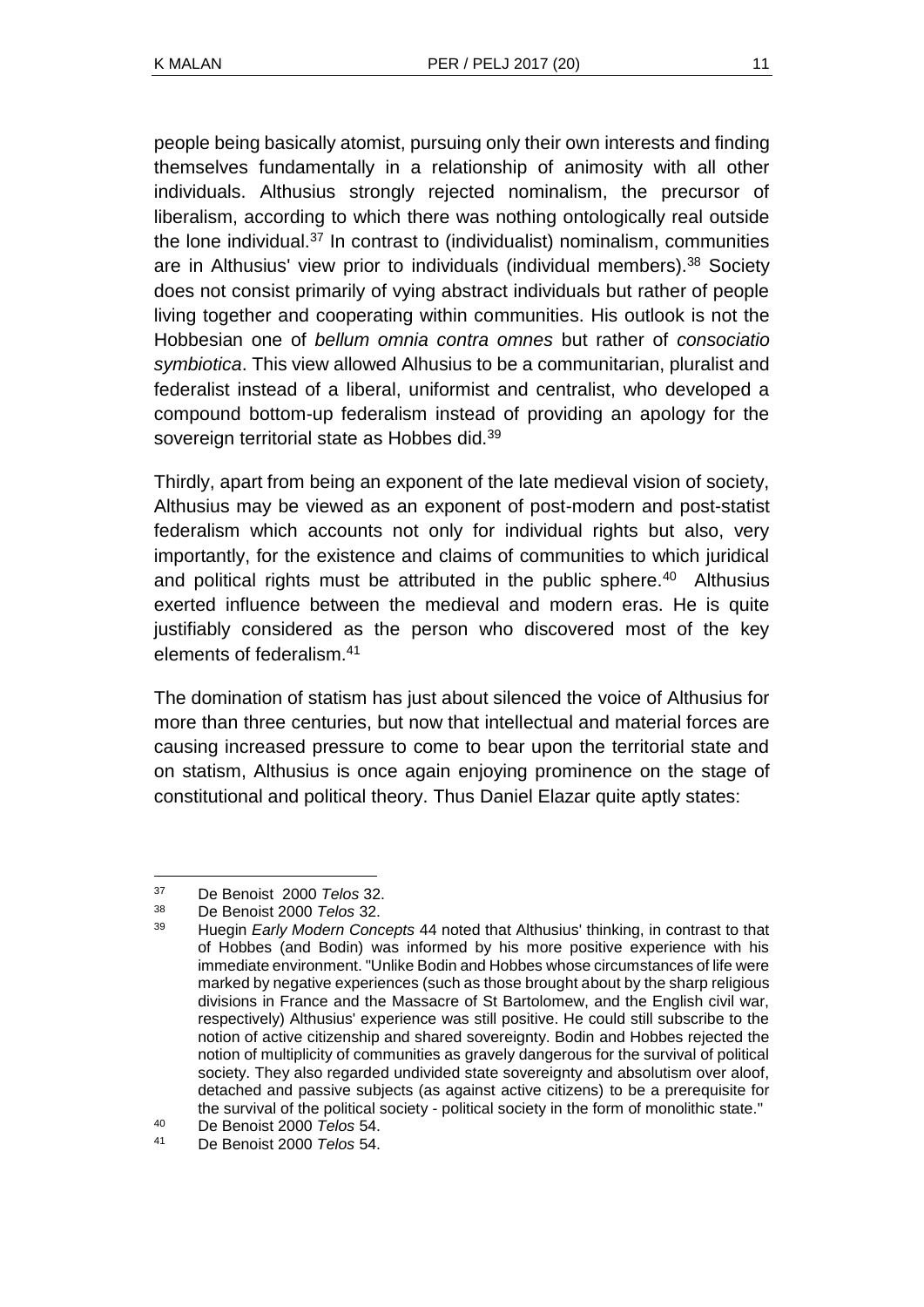To read Althusius is to discover how important his ideas are for our times. Eclipsed for three centuries by the major thrust of the modern epoch towards the homogeneous nation-state built around the individual citizen, standing politically naked before the state machinery, Althusian ideas seem much more in place in the postmodern epoch, with its more modern networks, its renewed recognition of primordial groups and political associations as part and parcel of contemporary political life, and the federalist striving for both universalism and particularism, ecumene and community.<sup>42</sup>

However, Althusius represents much more than that. His ideas set the basis for a tradition of constitutional thinking in direct opposition to the statist tradition in general. Not only were his ideas partly in direct opposition to those of Jean Bodin<sup>43</sup> but they also assumed the nature of a wide-ranging anticipatory response and present an alternative to the concepts that in time became fundamental traits of statism.

Althusius was born in 1557 in Diebenshausen in Westphalia. He studied theology and law in Cologne and Basel, and eventually graduated as a doctor in law. He was attached to the Reformed Academy at Herborn in Nassau, of which he became the rector in 1597. From 1604 he occupied a position on the Syndic of Emden in East Friesland, a leading Calvinist city, which enabled him to play a leading role in the leadership of the city until his death in 1638.<sup>44</sup> Apart from a number of other works he published his greatest work, his *Politica,* the subject matter of the present discussion, in 1603. His work was prominently inspired by his experience of the leading city politician of Emden (at that stage also known as the Geneva of the North<sup>45</sup>) who sought to justify the autonomy of Emden (and of cities in general) in order to avoid the absorption of the city of Emden, in the face of the rising territorialism of his time, into the province in which Emden was located 46

Althusius dealt with many issues in his *Politica*, all, however, forming part of his comprehensive and in my view strikingly coherent federal constitutionalism. Some issues such as those relating to democracy, <sup>47</sup> language and community,  $48$  legal effectiveness,  $49$  matters pertaining to

<sup>42</sup> Elazar "Althusius's Grand Design" xlvi.<br>43 Althusius is in debate with Bodin at var

<sup>43</sup> Althusius is in debate with Bodin at various places, eg at Althusius *Politica* 72, 105, 130, 149, 173*.*

<sup>44</sup> Carney "Translators Introduction" xi-xii.

<sup>45</sup> Hueglin *Early Modern Concepts* 33.

<sup>46</sup> Hueglin *Early Modern Concepts* 32-37, 44, 60, 164.

<sup>47</sup> Althusius *Politica* 206.

<sup>48</sup> Althusius *Politica* 85.

<sup>49</sup> Althusius *Politica* 177.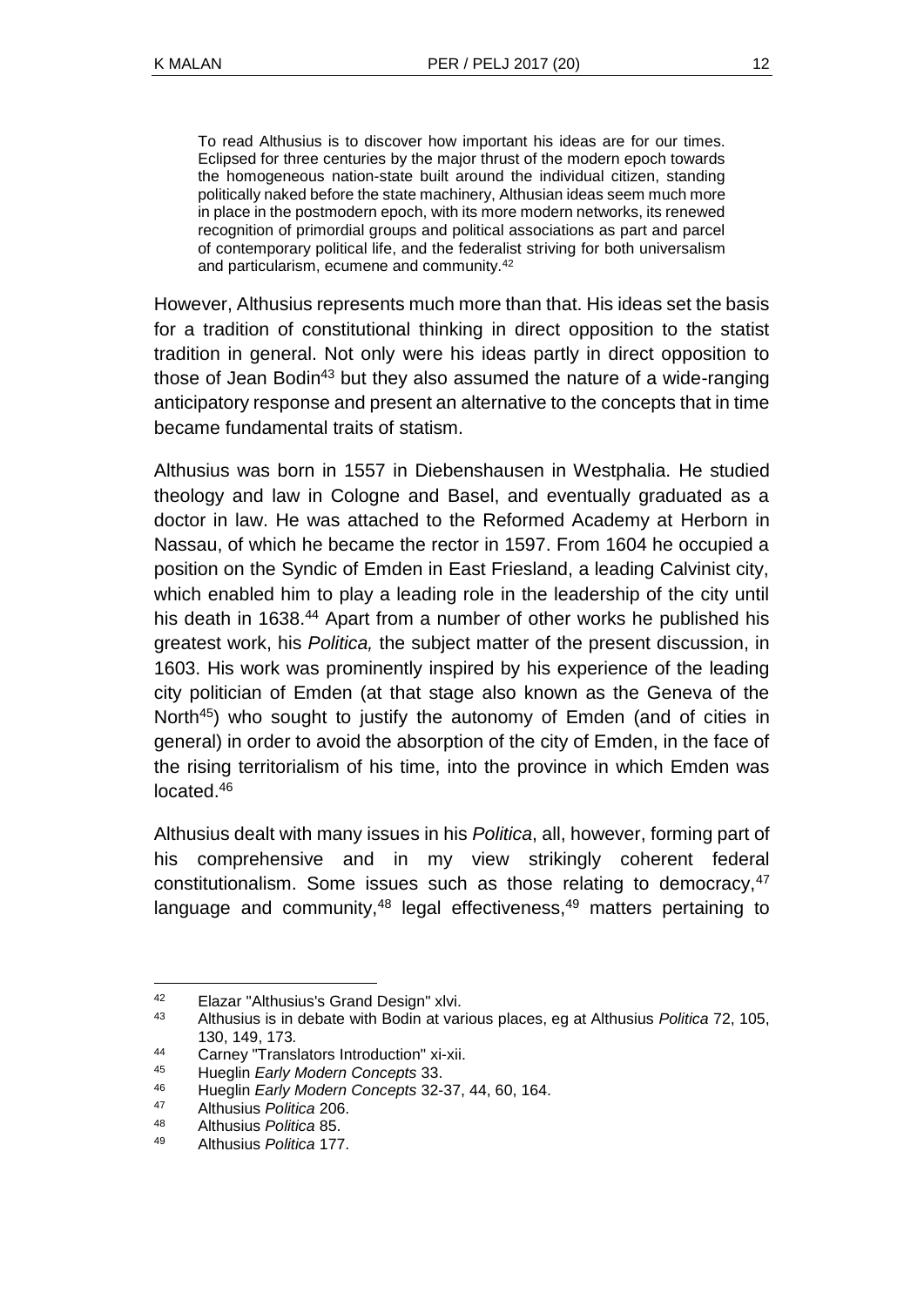criminal law,<sup>50</sup> just war<sup>51</sup> and a number of others, were not dealt with in depth. They will also not feature in the present discussion. On reading the *Politica* the following five primary themes, comprising his constitutional thinking, come to the fore:

- a) piety, justice and community;
- b) covenant (or contract);
- c) supremacy of the commonwealth and of the law;
- d) political authority and public office; and
- e) Althusius's scheme of federalism.

The first four of these constitute the general tenets of Altusius' constitutionalism that will now be discussed. The first four: piety**,** justice and community; covenant (or contract); supremacy of the commonwealth and of the law; political authority and public office, are the general tenets of Althusius' constitutionalism, that is, the ideal elements. The fifth theme referred to above, namely the system of republican federalism**,** outlines the real elements, that is, the main structures and mechanisms, for the equitable accommodation of all individuals and communities, the just exercising of authority and for the control and balance of power. It falls outside the present discussion.

# **2 The foundational tenets of Althusius' constitutionalism**

## *2.1 Piety, justice and commonwealth (community)*

Althusius' thinking on these three aspects is closely interlinked and therefore needs to be assessed as a whole. Althusius is a communitarian par excellence for whom human beings as symbiotes ideally live in a community of piety under God and as a community of justice under an encompassing federal republican constitution. Althusius took a view diametrically opposed to that of Hobbes for whom, save for the worldly Leviathan, the human condition is God-forsaken and devoid of the bonds that make up human community, and is finally no more than a mechanical social compact based on the rational choice of isolated individuals solely directed towards the achievement of personal individual gain in the face of all other individual adversaries. For Althusius human life is not merely this

<sup>50</sup> Althusius *Politica* 83, 139-140, 144, 146, 177, 179, 180.

<sup>51</sup> Althusius *Politica* 88-89.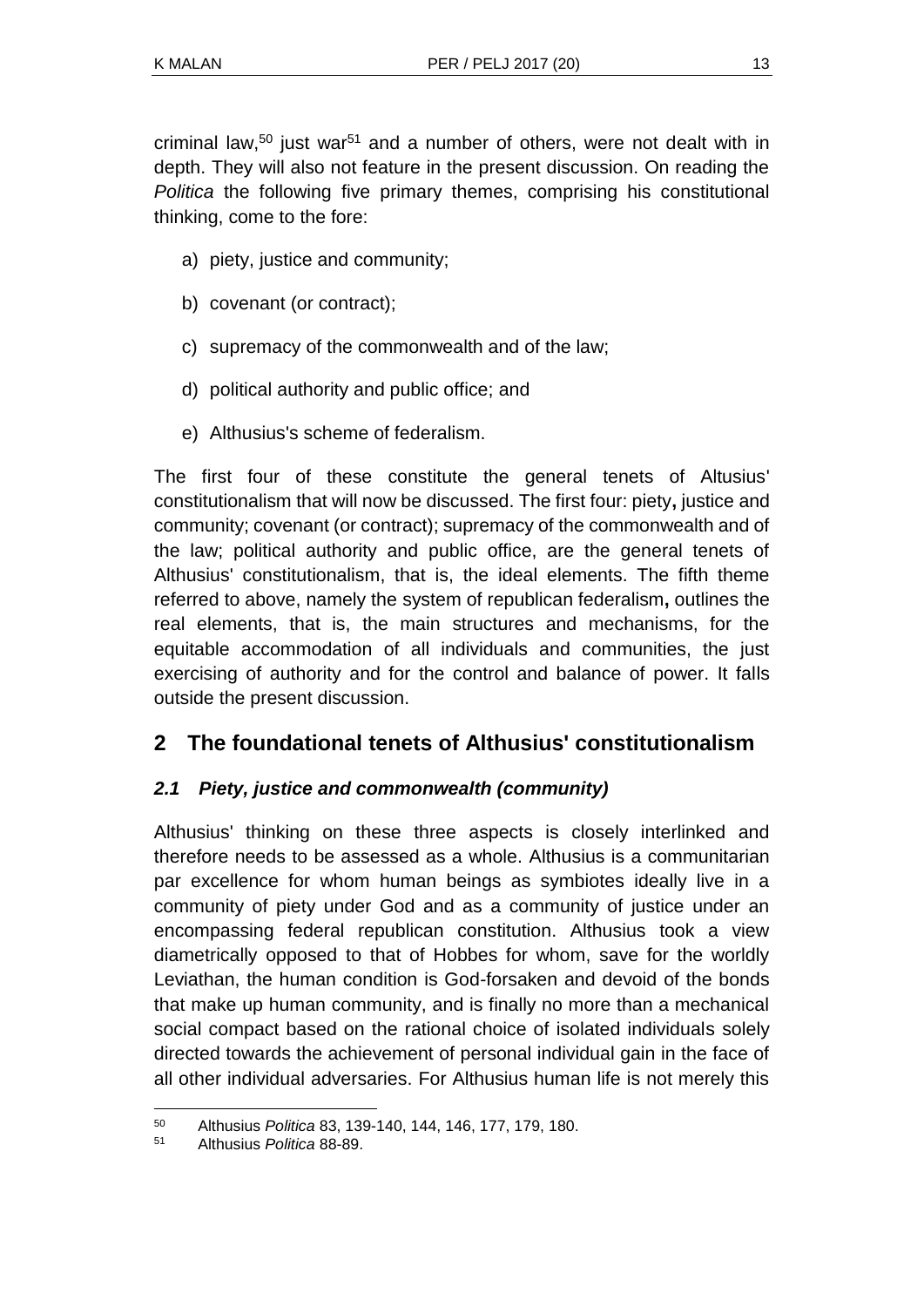artificial body as Hobbes viewed it.<sup>52</sup> In contrast to Hobbes and Rousseau, Althusius is of the view that the social pact is not an event which for the first time entailed the artificial establishment of a society comprising basically of antagonist individuals. For Althusius, according to the summary by De Benoist, there is a progressive organisation of organic communities of various sizes in which communities, not individuals, are the composite parts: If people enter into a contract, "(t)hey do so as members of an already existing community..."<sup>53</sup> In Althusius' view symbiotic association is much more than merely existing together. As Frederick Carney correctly points out, it indicated the quality of group life characterised by piety and justice without which, Althusius believed, neither individuals nor societies could endure.<sup>54</sup>

The most comprehensive community is religious – a community of piety to the glory of God. At the same time there is a community of justice towards fellow human beings – symbiotes – to secure for each her/his due. In pursuance of this conviction Althusius states that we should live temperately towards ourselves, justly towards our neighbour, and piously towards God.<sup>55</sup> The communities of piety and justice result from the very nature of mankind as ordained by God. Thus Althusius declares:

The universal symbiotic communion is both ecclesiastical and secular. Corresponding to the former are religion and piety, which pertain to the welfare and eternal life of the soul, and the entire first table of the Decalogue. Correspondingly to the latter is justice, which concerns the use of the body and of this life, and the rendering to each his due, the second table of the Decalogue. In the former, everything is to be rendered immediately to the glory of God; in the latter to the utility of the welfare of the people associated in one body. These are to functions of every good association. Whenever a turning away from them has begun, the happiness of the realm or universal association is diminished.<sup>56</sup>

In the premises, in Althusius' view justice and community are mutually implied. A (sound) community is a prerequisite for and the embodiment of justice. Justice protects the integrity of the community by giving to all parts, including all individuals, their due in accordance with the particular

<sup>52</sup> Sabine *History of Political Theory* 417; Hueglin *Early Modern Concepts* 44.

<sup>53</sup> De Benoist 2000 *Telos* 52.

<sup>54</sup> Carney "Translators Introduction" xv. Quite clearly, there is no such thing in Althusius' thought as a self-made man. See for example Althusius *Politica* 17-18.

<sup>55</sup> Althusius *Politica* 74.

<sup>56</sup> Althusius *Politica* 75.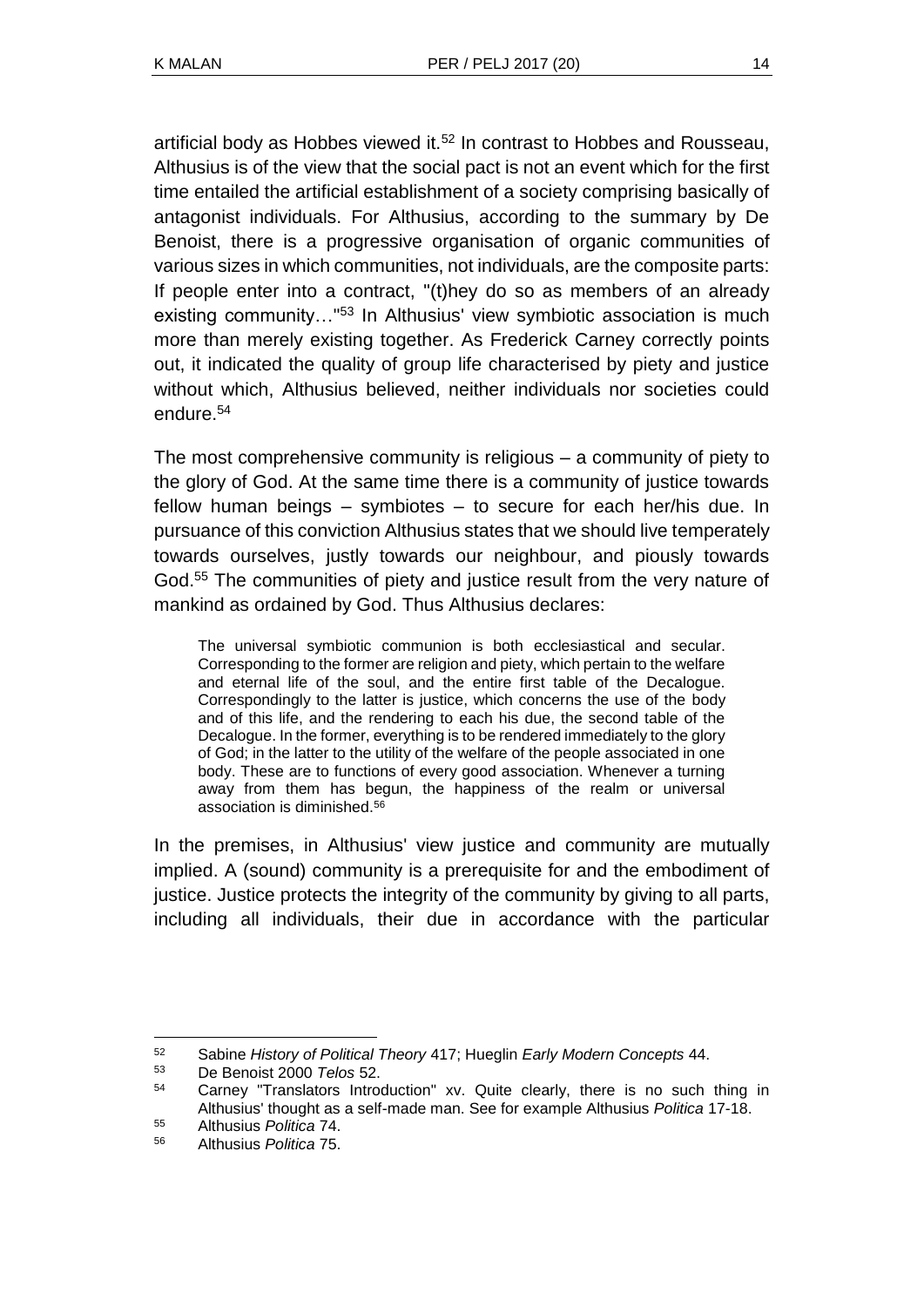characteristics of each part, thus securing the corresponding happiness of all – of the community and all its parts. $57$ 

Althusius' views on community and the individual are in sharp contrast with the modernist outlook, especially the extreme version as articulated by and modified since Hobbes. In Althusian thinking there is no radical atomist individualism and extreme liberalism which proceeds from a sharp disavowal of the (existence of) communities.<sup>58</sup> There is no understanding of society as anything more than an arbitrary aggregate of people,<sup>59</sup> that is, a conglomerate of fundamentally isolated individuals who contracted into an artificial society purely for the sake of public peace, controlled conflict resolution and the attainment of personal gain. Althusius holds directly opposite views. Writing about the city, Althusius highlights the notion of community based on the *ius symbioticum,* which stands in stark contrast to a crowd, gathering, multitude, assemblage or throng, which is not a community and which lacks *ius symbioticom*. <sup>60</sup> For Althusius, harking back to Aristotle, communal life manifesting in a wide variety of communities is a

l <sup>57</sup> This brings to mind the Aristotelian notion of justice and fairness, which is also inextricably related to the notion of community. A community is a community because everyone shares in it: by contributing, each according to his/her specific abilities and characteristics, each member has the benefit of mutual exchange and of satisfying the full variety of needs of every member thanks to the availability of the full spectrum of "products" forthcoming from the activities of all the members. See Aristotle *Nicomachean Ethics* 111-145. Injustice and a breach of law would occur when there was disproportionality, that is, when someone received more or less than what was due to him/her (Aristotle *Nicomachean Ethics* 112-113, 120). This would not only be unjust to the individual members immediately concerned but also a violation of the integrity of the community.

<sup>58</sup> As most blatantly encapsulated in the thinking of Thomas Hobbes' notorious description in *Leviathan* 186 of the state of nature: "In such condition, there is no place for Industry, because the fruit thereof is uncertain: and consequently no Culture of the Earth, no Navigation, nor use of the commodities that may be imported by Sea, no commodious Building, no Instruments of moving, and removing such things that require much force, no Knowledge of the face of the Earth, no account of Time, no Arts, no Letters, no Society, and which is worst of all continual fear, and danger of violent death, And the life of man, solitary, poor, nasty, brutish and short."

<sup>59</sup> Locke's depiction of the state of nature is rather dreadful. See Malan *Politiocracy* 88- 92. He also does not accept community as a basic reality. Later thinkers in this same tradition such as Jeremy Bentham also blatantly rejected the existence of community. Bentham answered as follows the question as to what a community is in his 1789 *Principles of Morals and Legislation:* "The community is a fictitious body, composed of the individual persons who are considered as constituting as it were its members. The interest of the community then – is what? The sum of the several interests of the members who composed it." Bentham Principles of Morals and Legislation ch 1 iv.

<sup>60</sup> Althusius *Politica* 39.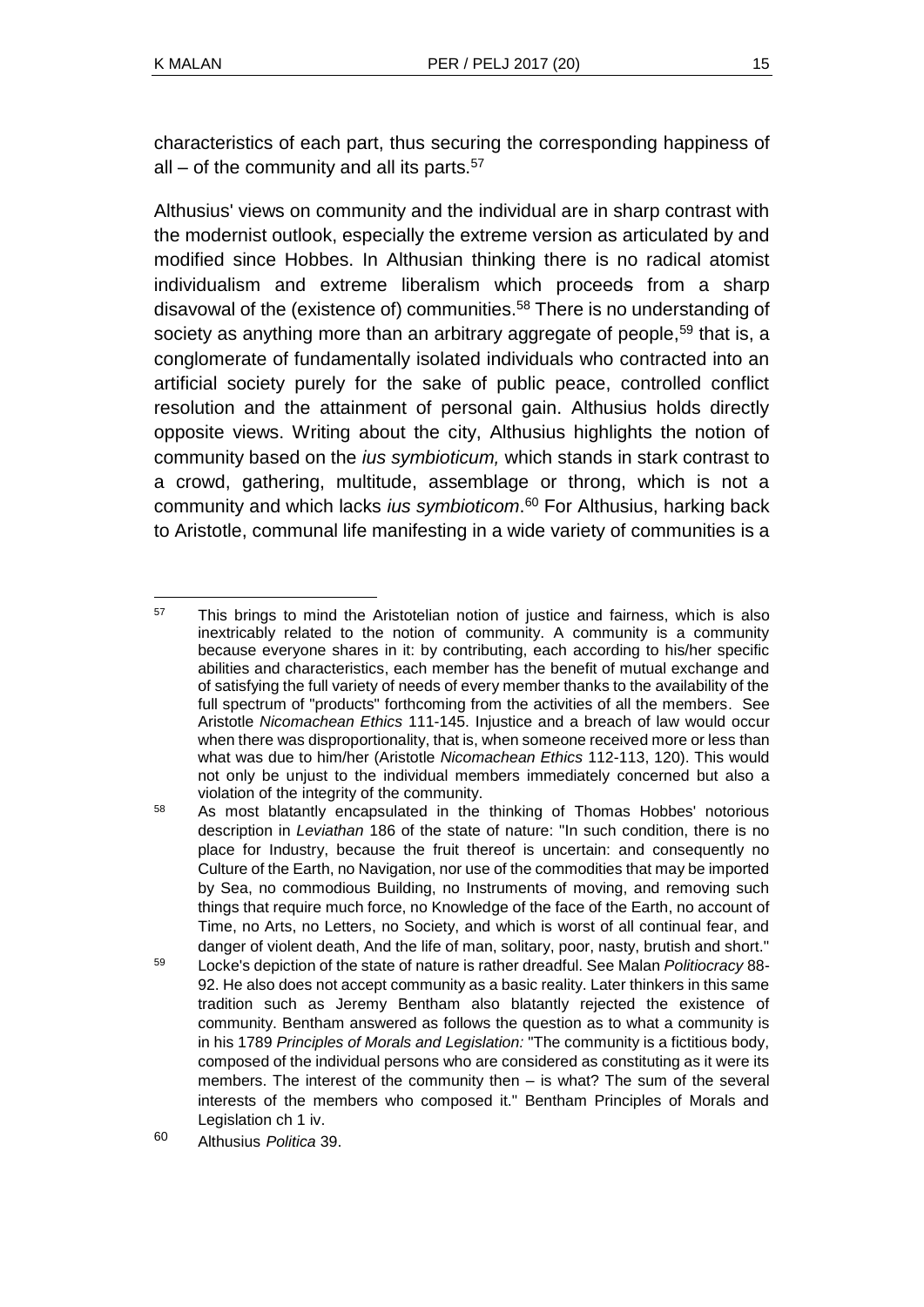natural given of the human condition. Justice encapsulates, expresses and regulates this natural communal (symbiotic) reality.

The paired concepts of commonwealth and justice encapsulated in the notion of the *ius symbioticum* also account in one breath for both the integrity of communities and the recognition and protection of all individuals, including each individual within the commonwealth. Drawing on Plutarch (and Biblical authority) Althusius declares that the commonwealth is "(b)est and happiest when magistrates and citizens bring everything together for its welfare and advantage, and neither neglect nor despise anyone who can be helpful to the commonwealth".<sup>61</sup>

However, as noted, for Althusius community was not only an immanent reality of the human condition, that is, a condition of people as symbiotes living together in this world. It was also transcendental, because it was communion between God and humanity (the human community). The transcendental (the community) found expression in human piety towards God in accordance with the first table of the Decalogue.

The immanent community was equally divinely ordained in the second table of the Decalogue. Hence, Althusius could view the Decalogue as political in nature "(i)nsofar as it directs symbiotic life and prescribes what ought to be done therein." <sup>62</sup> Thus he declared as follows about this encompassing (transcendental and immanent) ontology:

For the Decalogue teaches the pious and just life; piety towards God and justice towards symbiotes. If symbiosis is deprived of these qualities it should not so much be called a political and human society as a beastly congregation of vice-ridden men.<sup>63</sup>

Althusius' views on justice based on the second table of the Decalogue were reinforced by non-religious sources, most importantly by the views of Aristotle. The second table teaches justice among symbiotes. There is justice precisely for the purpose of universal symbiotic communion for "… the utility and the welfare of the people  $\ldots$ " that ensures to each his due.<sup>64</sup>

<sup>61</sup> Althusius *Politica* 22.

<sup>62</sup> Althusius *Politica* 147.

<sup>63</sup> Althusius *Politica* 147. Althusius reflects here the views of St Augustine. This view of the dual and combined religious and worldly union is a golden thread resonating through Althusius' thinking.

<sup>&</sup>lt;sup>64</sup> Althusius is not concerned only with justice but also with piety, that which pertains to eternal life, the basis of which to be found in the first Decalogue. Althusius *Politica* 75.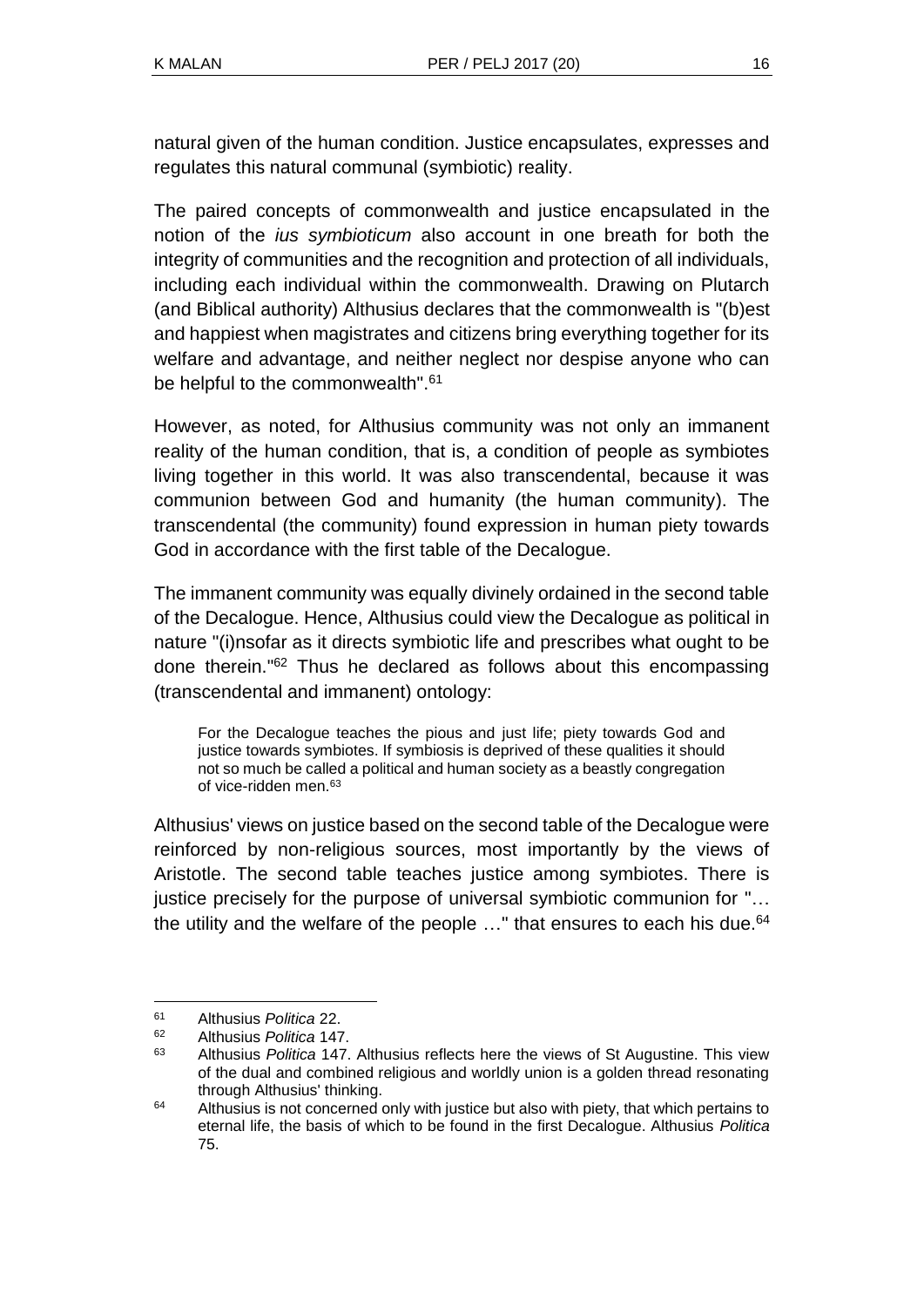Thus law should be there for the conservation of justice and universal association  $-$  the bond that holds the commonwealth together. $65$ 

Illuminating his firm conviction on the natural and God-ordained basis of community, Althusius emphasised that God did not give everything to one person, but he distributed gifts among human beings. In consequence, single human beings are weak and dependent on others<sup>66</sup> and must therefore live together in communities and finally in an encompassing community of mutually dependent people $67$  all of whom contribute their "specialised" gifts and thus enable genuine and wholesome human life, which is life within a commonwealth.

Althusius declares:

Correspondingly, while some persons provided for others and some received from others what they themselves lacked, all came together into a certain public body that we call the commonwealth, and by mutual aid devoted themselves to the general good and welfare of this body.<sup>68</sup>

For Althusius, resonating with Aristotle, civil society (the commonwealth) is as natural and fundamental as individuals. Man is by nature a gregarious animal born for cultivating society with other men. People are not inherently separated from one another and therefore incapable of being to the advantage of others.<sup>69</sup> On the contrary, people by their very nature eagerly strive for association. Echoing Aristotle, Althusius states that those who do not wish to live in society or are not in need of anything because all their needs are satisfied in abundance, are not part of the commonwealth. Any person meeting this description is either a beast or a god.<sup>70</sup>

On this score community (the commonwealth) and individuals can be viewed as fundamentally equal in human life. It is significant to note that Althusius, unlike Hobbes and Locke and the proponents of the ensuing liberal tradition, does not use the term "individual", or phrases such as "an aggregate of men" or "any number of men" that discounts community. Instead, he speaks of symbiotes and symbiotic life, namely people living

<sup>65</sup> <sup>65</sup> Althusius *Politica* 80.

<sup>66</sup> Althusius *Politica* 18.

<sup>67</sup> Althusius *Politica* 23

<sup>68</sup> Althusius *Politica* 23.

<sup>69</sup> Althusius *Politica* 22-23. Goosen *Oor Gemeenskap en Plek* developed a wideranging apology for a communitarian politics in which he rejects the absence of community as essentially an anomaly. See specifically section A of the book under the heading "Monsters en mense".

<sup>70</sup> Althusius *Politica* 25. Also see Goosen *Oor Gemeenskap en Plek* section A, who expands on this question in consideranble detail.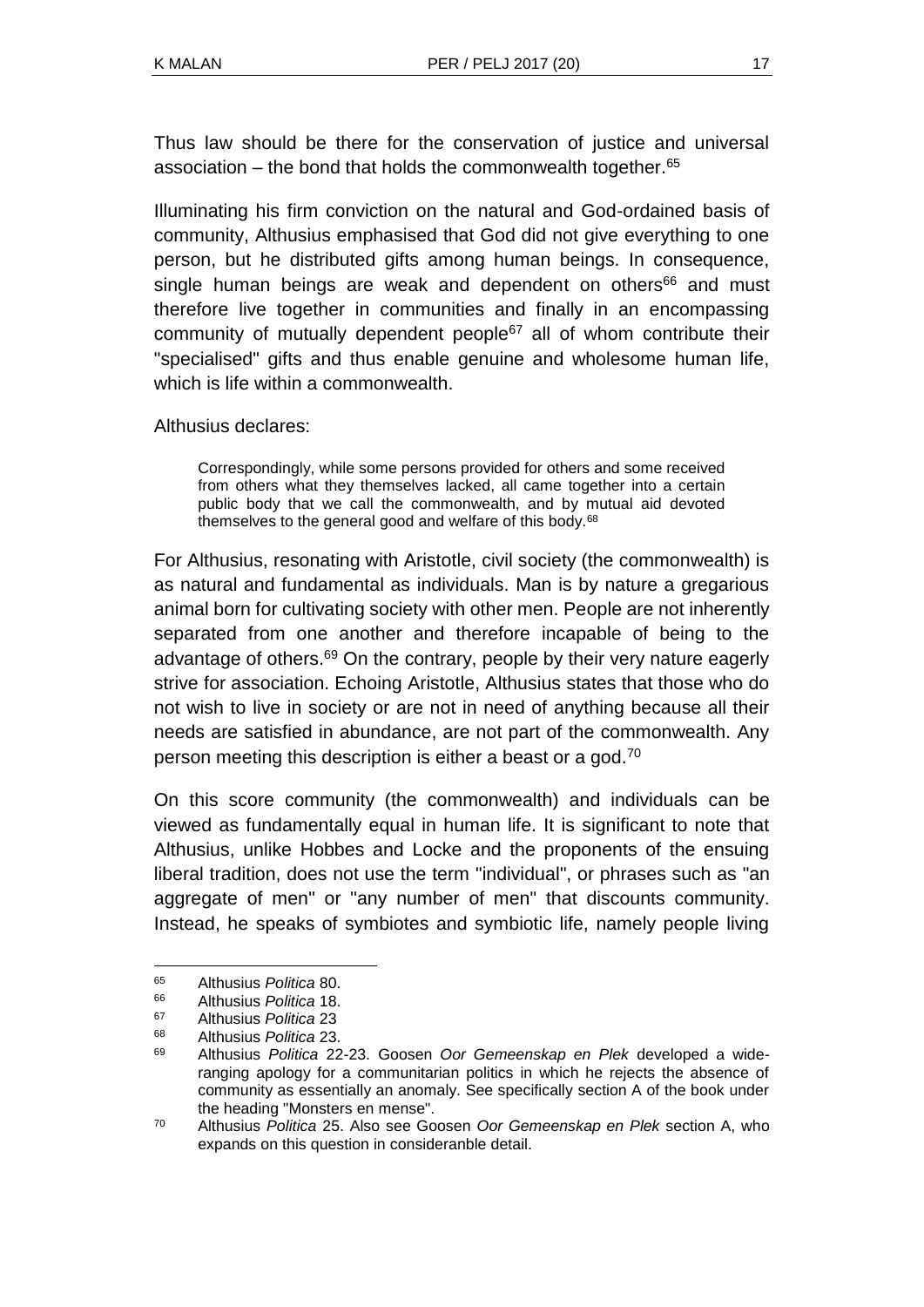together in a commonwealth, that is, in mutual dependence, each making a valuable contribution, by way of gifts received by him or her, thus enabling a plausible and happy existence of all.<sup>71</sup> This mode of thinking acknowledges the equal originality, significance and value of the individual and the community in the same breath, and thus overcomes the extreme choices for either hyper individualism or hyper collectivism, something which one encounters in statist-individualism and statist-collectivism.

Justice and the legal order have to account for this natural reality of community life, (and would on that score be viewed as natural law). The (just) legal order maintains the integrity of community by due recognition of all part**s** and by keeping them in balance. It satisfies the needs of each symbiote and the self-sufficiency and mutuality of the whole.<sup>72</sup> Althusius states:

Then, this world has so great and so admirable a diversity … that unless it be held together by some order of subordination, and regulated by fixed laws of subjection and order, it would be destroyed in a short time by its own confusion. Nor can the diverse parts of it endure if each part seeks to perform its own function indifferently and heedlessly by itself.<sup>73</sup>

## *2.2 Covenant (or contract)*

In the discussion above the distinction between the modernist conception of the social contract and the communitarian outlook of Althusius that resonates the views of Aristotle has been highlighted. The former, as articulated in the most extremist form by Hobbes, is radically atomist. It rejects the notion of human community/ties as a fundamental fact of the human condition.<sup>74</sup> The lone individual (fundamentally a mirror-image of all other individuals) is the sole raw material within the human condition and associations can be conceived only as a derivative, that is, as an artificial offshoot which is a product of a social contract concluded among human beings in pursuit of private (and personal, specifically materialistic) gain. In terms of the contract the dismal state of nature in which conflict prevails is brought to a close. This paves the way for the civic (political) state organised by the refereeing sovereign force of the statist Leviathan. The contract does not reflect the existence of a community in any real sense; it is merely a mechanism in terms of which a mass of basically mutually antagonistic persons is organised in terms of legal rules to keep the peace, thus enabling individuals to achieve their private ends. Political society is therefore nothing

<sup>71</sup> Althusius *Politica* 23.

<sup>72</sup> Althusius *Politica* 19.

<sup>73</sup> Althusius *Politica* 25

<sup>74</sup> A synopsis of Hobbesian political thought is given in Malan *Politiocracy* 75-85.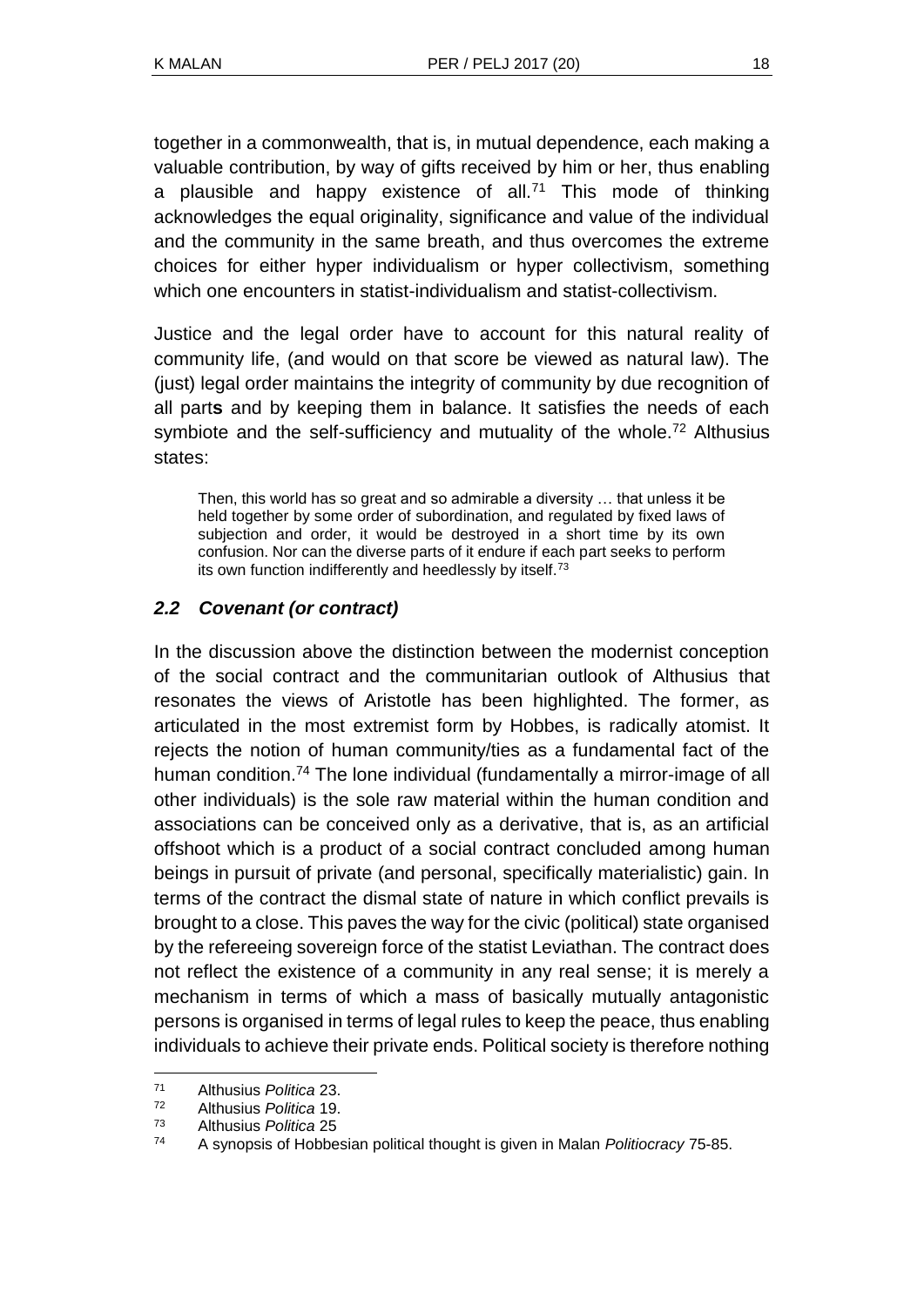more than a society of individual rights-bearers and not a society aimed at pursuing a common good. To the extent that a common good can be attributed to this state, it is limited to a common understanding of the claims that individuals enforce against one another in terms of their individual entitlements.

There is also a pre-modern strand of contract theory dating back to the thirteenth century. In this tradition the notion of contract is encapsulated in government compacts that circumscribe the rights of office bearers invested with political authority and the loyalty and obedience that the citizenry owe them in return for a solemn undertaking of good government. This strand of contract theory is closely related to the notions of sovereignty of the law and popular sovereignty<sup>75</sup> because the contracting parties bind themselves to the law and the customs of the populace. This approach found expression in the then existing political communities. It is clearly far removed from the fictitious Hobbesian contract in terms of which society was for the first time established as part of the war believed to be raging in the state of nature. Althusius' thinking builds on this pre-modern view of contract and must be clearly distinguished from the modernist contract theory of Hobbes. More specifically, Althusius explains the existence of political community in terms of its various underpinning causes.<sup>76</sup> Althusius' contractual politics are in nature federative, as it were, and in terms thereof sovereignty is defined as the co-sovereignty of a people organised in a plurality of partially autonomous spatial as well as social constituencies.<sup>77</sup> Thus, Althusius states that the efficient cause of political association is consent and agreement among the communicating citizens. Althusius deals with the formal cause of political association as follows:

The formal cause is indeed the association brought about by contributing and communicating one with the other, in which political men institute, maintain and conserve the fellowship of human life through decisions about those things useful and necessary to this social life.<sup>78</sup>

This "formal cause" of political association is distinguished from the final cause of politics explained by Althusius as follows:

The final cause of politics is the enjoyment of a comfortable, useful and happy life, and the common welfare – that we may live with piety and honour a peaceful and quite life, that while true piety toward God and justice amongst the citizens may prevail at home, defence against the enemy from abroad may

<sup>75</sup> Hueglin *Early Modern Concepts* 177

<sup>76</sup> The various causes reflect Aristotelian metaphysical explanation, see Goosen *Oor Gemeenskap en Plek* 231-257, which deals with these causes in detail.

<sup>77</sup> Heuglin Hueglin *Early Modern Concepts* 87, 183.

<sup>78</sup> Althusius *Politica* 24.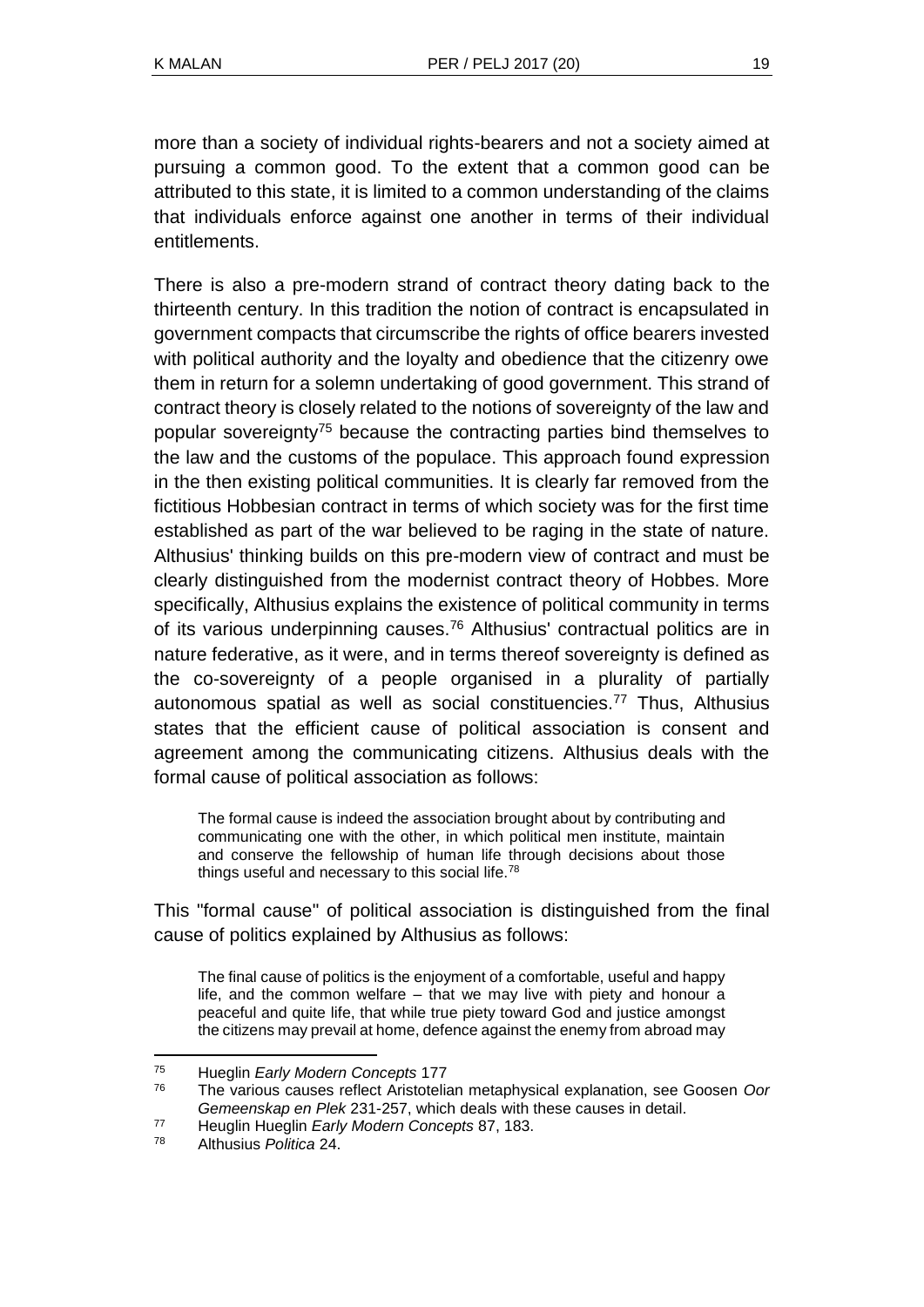be maintained, and that concord and peace may always and everywhere thrive …The material politics is the aggregate of precepts for those things, services and right that we bring together, each fairly and properly according to his ability for symbiosis and the common advantage of the social life.<sup>79</sup>

(Althusius' notion of the virtuous citizen also comes to the fore in this context. The best members of a community are those who meet their own needs and who are also able to help others. "The greater the good he communicates with others, the better and more outstanding the member is." <sup>80</sup>)

In Althusius' discussion of the constitution of the supreme magistrate, the concept of contract once again surfaces prominently. Referring to appropriate authority, Althusius first asserts, as he does in a number of other places in his work, that the commonwealth (as an institution) is older and more important than the magistrate. The commonwealth in fact constitutes the magistrate.<sup>81</sup> Althusius then proceeds as follows:

And so no realm or commonwealth has ever been founded or instituted except by contract entered into one with the other, by covenants agreed upon by subjects and their future prince, and by an established mutual obligation that both should religiously observe. When this obligation is dishonoured, the power of the prince loses its strength and is ended. Whence it follows that the people can exist without a magistrate, but a magistrate cannot exist without the people.<sup>82</sup>

This illustration in broad outline of the difference between the modernist (specifically Hobbesian) views on social contract and those held by Althusius can now be examined further. The first difference appears from Althusius` view that the commonwealth precedes the covenant (the contract). The commonwealth is not created by a contract but it is a *pre*requisite - *a conditio sine qua non* - for a contract. This (first) difference gives rise to the second one, namely: the purpose served by the contract in terms of the modernist view is totally different from the purpose served by the contract in terms of Althusius' view. Whereas in the modernist concept the contract creates society, the Althusian view is that communal life is Godly ordained and a natural given, thus allowing symbiotes to enter into agreements not to create communities but to refine organisation within existing communities. As to his belief that community is a product of nature, Althusius draws on the well-known Aristotelian view, which is advanced in the *Politea*, when he asserts that the commonwealth or civil society is a

<sup>79</sup> Althusius *Politica* 24.

<sup>80</sup> Althusius *Politica* 25.

<sup>81</sup> Althusius *Politica* 122.

<sup>82</sup> Althusius *Politica* 122.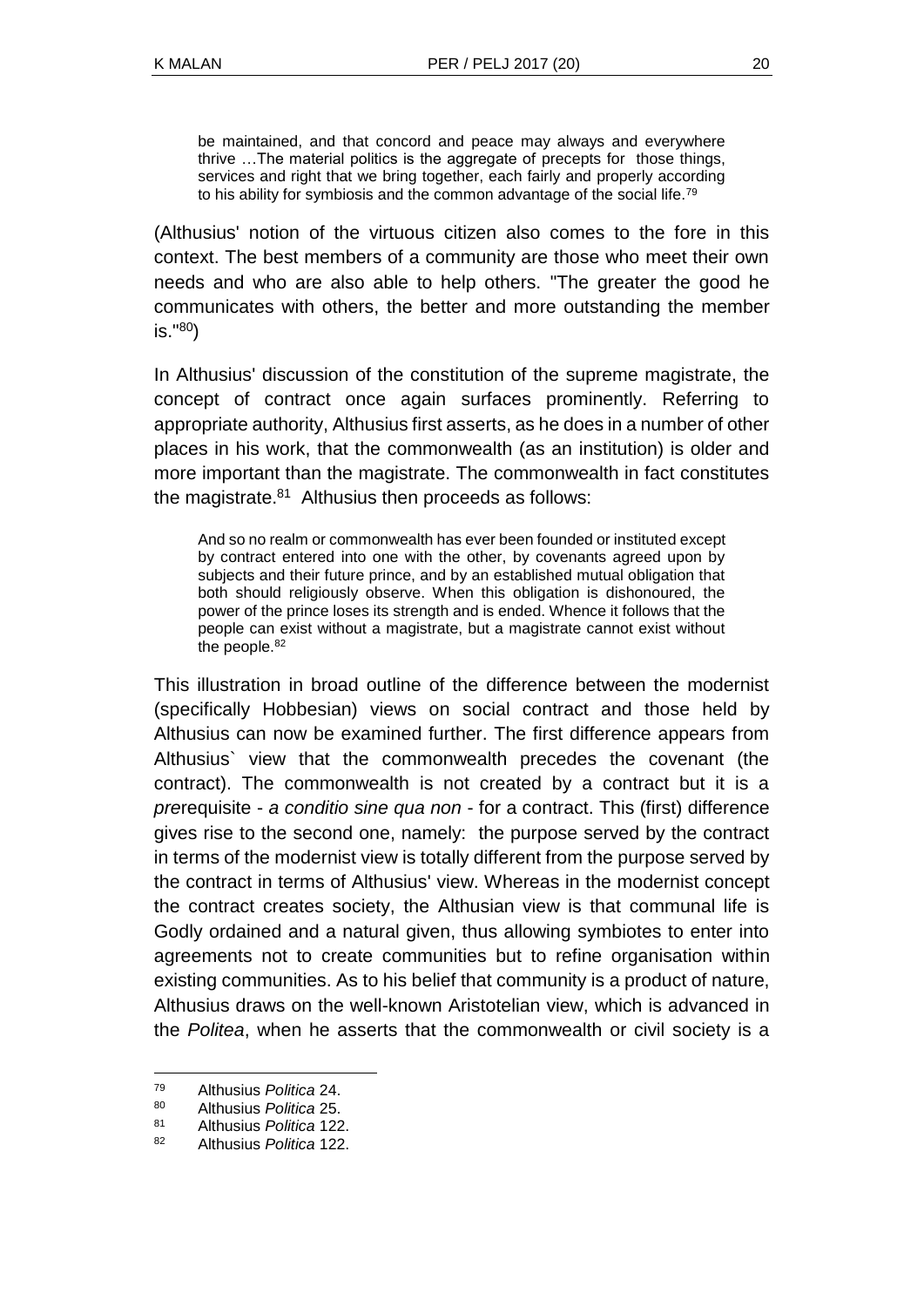product of nature, and that man is by nature a civil animal who strives eagerly for association.<sup>83</sup> Althusian covenants merely refine the mechanisms of governance within the existing commonwealth (which in Althusius' view should be done on the basis of popular sovereignty and sovereignty of the law, the details of which are described in 2.3 below). The third difference, which also pertains to the purpose of the contract, is that the modernist contract merely serves as a means for regulating conflict amongst isolated and antagonistic individuals; in contrast, the Althusian covenant, encapsulated in his views of the final cause of politics, facilitates and promotes a life of happiness and justice among people, not only as individuals, but more specifically as citizens in the encompassing and common enterprise, which is their (the citizens') commonwealth.

The place and function of covenant in Althusian constitutionalism is nothing new. It has a long tradition in political philosophy – an established premodern lineage of contract theory – that differs fundamentally from the Hobbesian lineage. This traditional covenant theory in fact occupies a crucial place in pre-modern constitutionalism.<sup>84</sup> Althusius draws on this lineage.<sup>85</sup>

## *2.3 The sovereignty of the commonwealth and of the law*

Sovereignty is a core notion in Althusius' thinking. It is a guiding principle running through the whole of the *Politica.* Althusius subscribes to the sovereignty of the commonwealth and to sovereignty of the law, which in step with a long-standing tradition were not conflicting notions, as they now are in terms of contemporary constitutional doctrine, but a single coherent system.<sup>86</sup> Moreover, Althusius' views on popular sovereignty are conceived

l <sup>83</sup> Althusius *Politica* 25. This view runs through all of Althusius' work. See further for example Althusius *Politica* 19, 40.

<sup>84</sup> Dealt with in Malan 2015 *THRHR* 248-266.<br>85 The way in which the (individual) right to a

The way in which the (individual) right to association is conceived is also informed by the Altusian, in contrast to the modernist, view of contract. In terms of the modernist view, human association would be viewed as a consequence – a creature – of individual action. The Althusian view would hold that association is a fact of existing common human bonds among people already sharing such bonds, which is the necessary *conditio sine qua non* for such individual action, which once again does not really create but merely refines the association in question. Hence, association is not the consequence of individual action alone, but rather the consequence of already existing community bonds, which are refined by individual action. Protection of the right of association would therefore not only require individual choice (to associate or to disassociate) to be protected, but also that the integrity of the communities be protected, because without the latter the former would not be possible.

<sup>&</sup>lt;sup>86</sup> In pre-modern society, communal custom, which may be viewed as an expression of the popular (commonwealth/community) sovereignty, constituted the law – also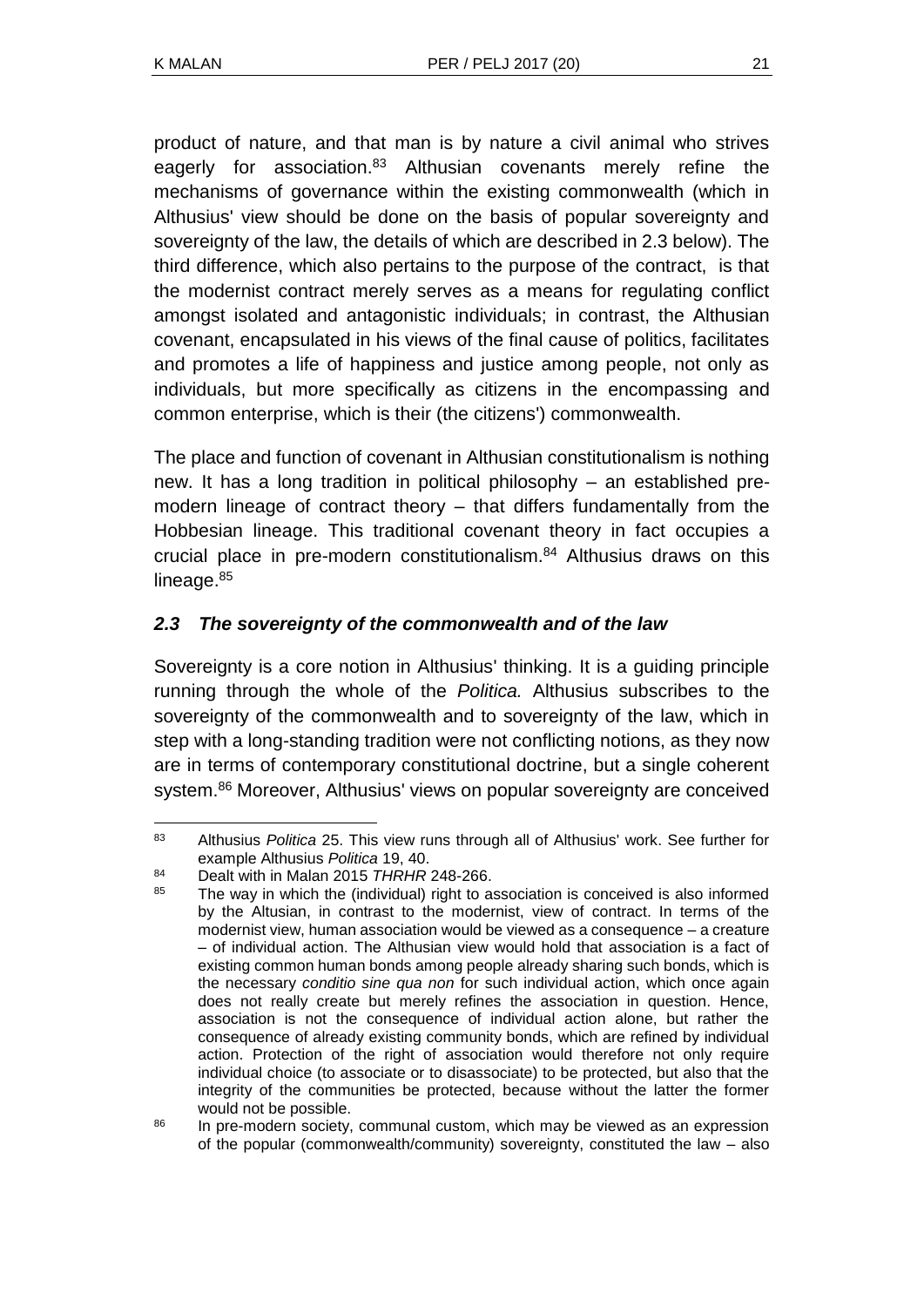in such a way that they form the basis for the federal dispensations of limited (constitutional) government and not a justification for absolutist popular power in terms of the *Volente Generale* as advocated by Rousseau. Althusius' views on sovereignty are of crucial importance with regard to his views on constitutionalism, which together with his republican federalism and his explanation of the role of the office of the *ephores* constitute the most important structures of Althusian constitutionalism.

In Althusius' view political authority, or the right to sovereignty as he calls it, vests inalienably in the commonwealth. The commonwealth is the totality of Althusius' compound constitution, made up by particular sovereigntysharing communities organised on a federal basis of the principle of subsidiarity. The "owner and usufructuary of sovereignty is the total of all the people…" associated in one symbiotic body from many smaller associations.<sup>87</sup> The commonwealth lives by its sovereignty, failing which the commonwealth crumbles and dies and is unworthy of the name commonwealth.<sup>88</sup> As long as the commonwealth remains commonwealth it is incapable of parting with its sovereignty and cannot transfer it even if it wants to renounce it.<sup>89</sup> Although the administration of sovereignty may be assigned to a prince (or a collections of office-bearers), it remains immortally and perpetually with the commonwealth. Hence, when the prince dies, sovereignty still vests with the commonwealth, which may then entrust the administration of such sovereignty to another. $90$  The administration of sovereignty by the prince, rector or other functionaries can legitimately be entrusted only to the whole of the commonwealth and not to only a part of it. Hence, it would be foolish and arrogant for one or more persons to appropriate for themselves so much power as to lay down binding law for all.<sup>91</sup> Referring to the Digest L 17 32 (in the Justinian Code) as authority, Althusius argues as follows:

For by natural law (*ius naturale*) all men are equal and subject to the jurisdiction of no one, unless they subject themselves to another's imperium by their own consent and voluntary act, and transfer to another their rights, which no other person can claim for himself without a just title received from their owner.<sup>92</sup>

the supreme law (the constitution). Hence, popular sovereignty and sovereignty of the law were not adversaries (as they are in terms of modern constitutional doctrine) but were unified in a single system. See Malan 2015 *THRHR* 248-266.

<sup>87</sup> Althusius *Politica* 13.

<sup>88</sup> Althusius *Politica* 7.

<sup>89</sup> Althusius *Politica* 13.

<sup>90</sup> Althusius *Politica* 7.

<sup>91</sup> Althusius *Politica* 176.

<sup>92</sup> Althusius *Politica* 95.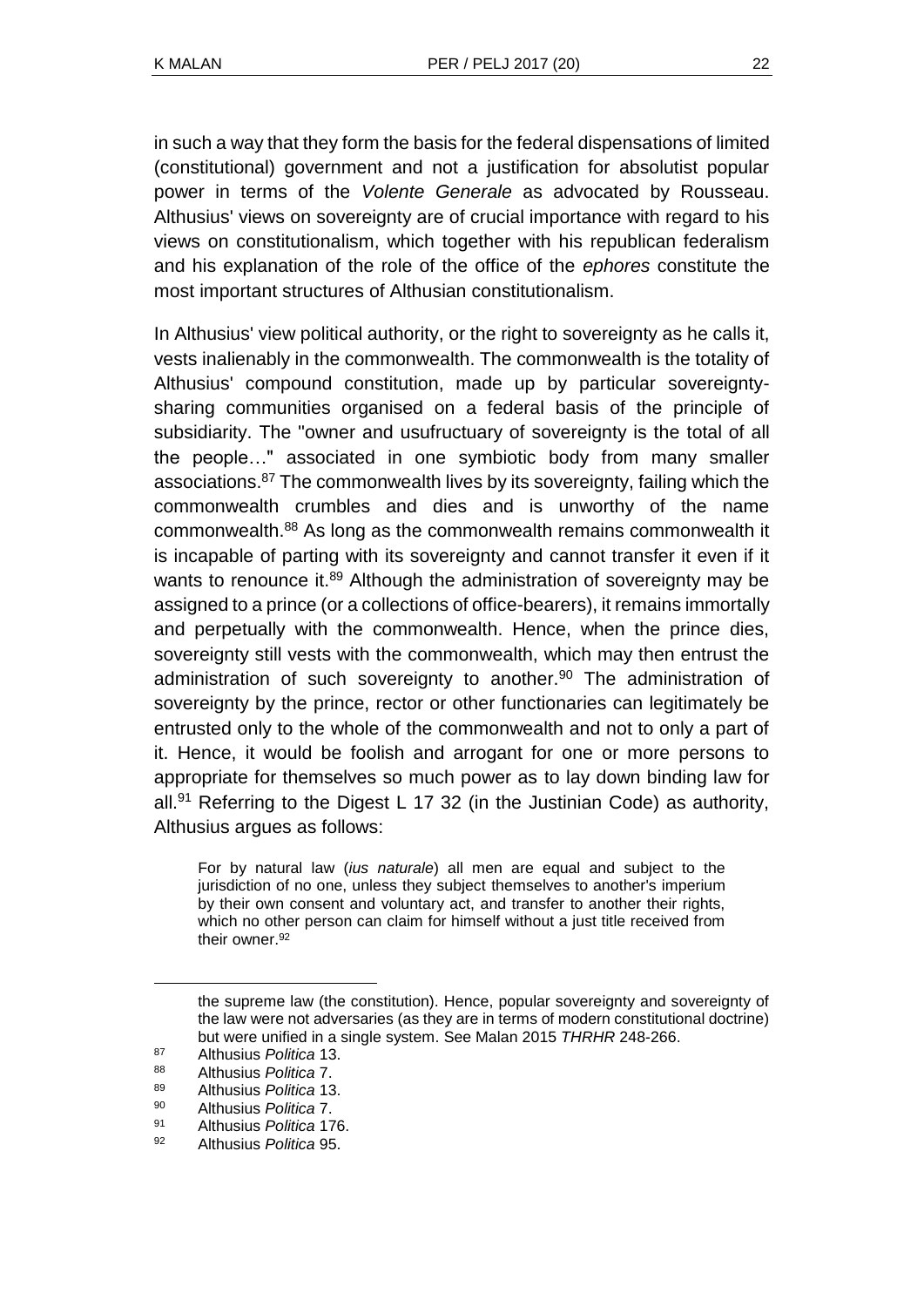Government is a natural phenomenon in Althusius' view. It is natural to rule and to direct, as it is natural to be ruled and be directed. Althusius' Christian humanism is once again prominent in this context since it is authorised in terms of natural, divine and human law.<sup>93</sup> In accordance with his view on the sovereignty of the commonwealth, Althusius teaches that government – the administrators – are not more but less important than the commonwealth. They have less authority and power than those who constituted them and from whom they have received their power, because the imperium and the power conceded to them are always less than the residual power of the commonwealth.<sup>94</sup> In terms of Althusius' view of the sovereignty of the commonwealth, such residual power will always be sufficient to remedy whatever wrongs may have been committed by a political order.<sup>95</sup> The administrators are nevertheless called superiors. Yet this superiority applies vis-a-vis the individual symbiotes over whom they exercise authority and not over the commonwealth as a whole.<sup>96</sup>

Sovereignty, however, does not mean unrestrained supreme power. It is not final and conclusive power, that is, power finally free from checks and balances in a contemporary sense. On the contrary, Althusius emphasises that sovereignty does not denote supreme power without any constraints of the law. Such unconstrained supreme power would degenerate into tyranny, constituting an affront to law.<sup>97</sup> This view brings us to the second aspect of Althusius' view on sovereignty, namely the sovereignty of the law. Reflecting a long-standing tradition of supremacy of the (fundamental) law predating Althusius' times,<sup>98</sup> Althusius also strongly subscribes to the sovereignty of the law as part of the essential basis for the constitutional order.<sup>99</sup> He declares as follows:

<sup>93</sup> <sup>93</sup> Althusius *Politica* 97.

<sup>94</sup> Althusius *Politica* 97.

<sup>95</sup> Althusius *Politica* 119.

<sup>96</sup> Althusius *Politica* 97. Also see 111, where Althusius expressed similar views in response to the absolutist views of William Barclay, which he was at great pains to reject. Also see 120.

<sup>97</sup> Althusius *Politica* 71. This view of Althusius' is in line with a longstanding view of both classical and medieval political thought that distinguished between the true king, who was subject to the law, as opposed to the tyrant, who was absolved from the controls of the law. See for example Carlyle *History of Medieval Political Theory*  115-116, 184. Interestingly, in typical medieval fashion, Bodin's sovereign is still not as powerful as that of Hobbes, as the former's sovereign is still subject to certain principles of divine and natural law. See Sheppard 1930 *Polit Sci Q* 586-596.

<sup>98</sup> For a discussion and reference to the relevant sources on sovereignty on the supremacy of the law, see Malan 2015 *THRHR* 248-266.

<sup>99</sup> Althusius *Politica* 111, 115, 123, 128.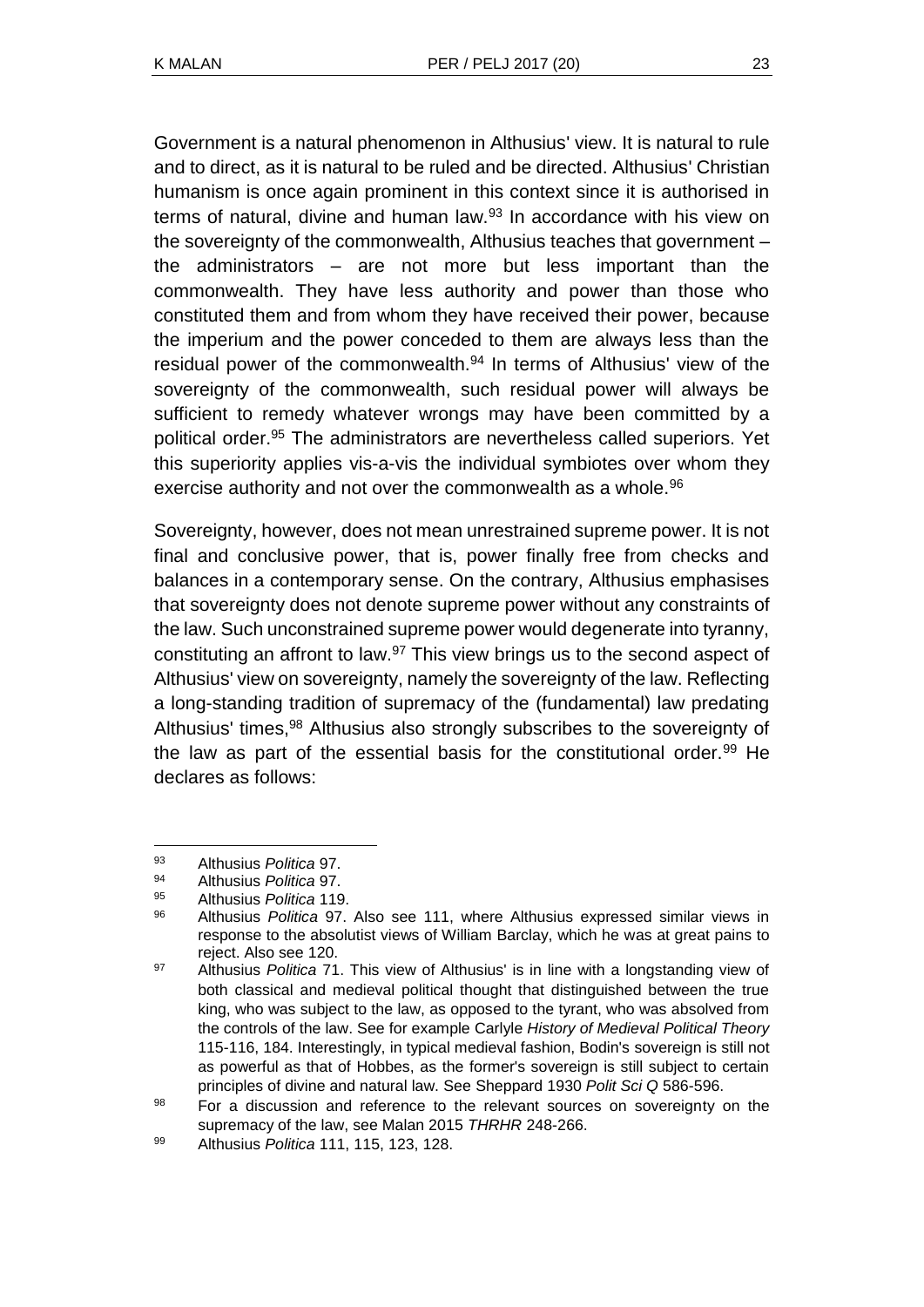All power is limited by definite boundaries and law. No power is absolute, infinite, unbridled, arbitrary and lawless. Every power is bound to laws, right and equity. Likewise, every civil power that is constituted by legitimate means can be terminated and abolished.<sup>100</sup>

According to Althusius the supreme magistrate has only the power assigned to him by the populace and he is therefore no absolute ruler at all. In his chapters on the supreme magistrate (dealt with in chapters 10 and 20 of the *Politica*), Althusius states as follows:

Such is the nature of the contractual mandate. The less the power of those who rule, the more secure and stable the imperium remains. For power is secure than places a control upon force, that rules willing subjects, and that is circumscribed by laws, so that it does not become haughty and engages in excesses to ruin the subjects, nor degenerate into tyranny… . Absolute power, or which is called the plenitude of power cannot be given to the supreme magistrate. For first, he who employs a plenitude of power breaks through the restraints by which human society has been contained. Second, by absolute power justice is destroyed, and when justice is taken away realms become bands of robbers as Augustine says. Thirdly, such absolute power regards not the utility and welfare of subjects, but private pleasure. Power, however, is established for the utility of those who are ruled, not for those who rule, and the utility of the people or subjects who are ruled does not in the least require unlimited power. Adequate provision has been made for them by laws. Finally, absolute power is wicked and prohibited. For we cannot do what can only be done injuriously. Thus even almighty God is said not to be able to do what is evil and contrary to nature.<sup>101</sup>

### *2.4 Political authority and public office*

In step with a long-standing tradition of political thought in classical and medieval political thought,<sup>102</sup> Althusius teaches that political authority can be exercised legitimately only within the constraints of the law<sup>103</sup> and to the benefit of the whole of the political community - all subjects individually and collectively.<sup>104</sup> These perspectives are closely intertwined with and logically implied in Althusius' convictions on community, sovereignty of the law, popular sovereignty, and covenant, as discussed in 2.1 to 2.3 above. Althusius explains that the administration of the king (the supreme

<sup>100</sup> Althusius *Politica* 115.

<sup>101</sup> Althusius *Politica* 121-122 (footnotes omitted).

Political philosophy since Plato's Republic has asserted the principle that genuine political office is exercised for common good, that is, for the whole of the political community and not only for part of it. Political office exercised to the benefit of only one section of the political community is by definition not political office any more. It is either faction rule or outright corruption.

<sup>103</sup> See for example Althusius *Politica* 98, 120.

<sup>104</sup> This is asserted at Althusius *Politica* 20, 93 but runs through all of Althusius' argumentations.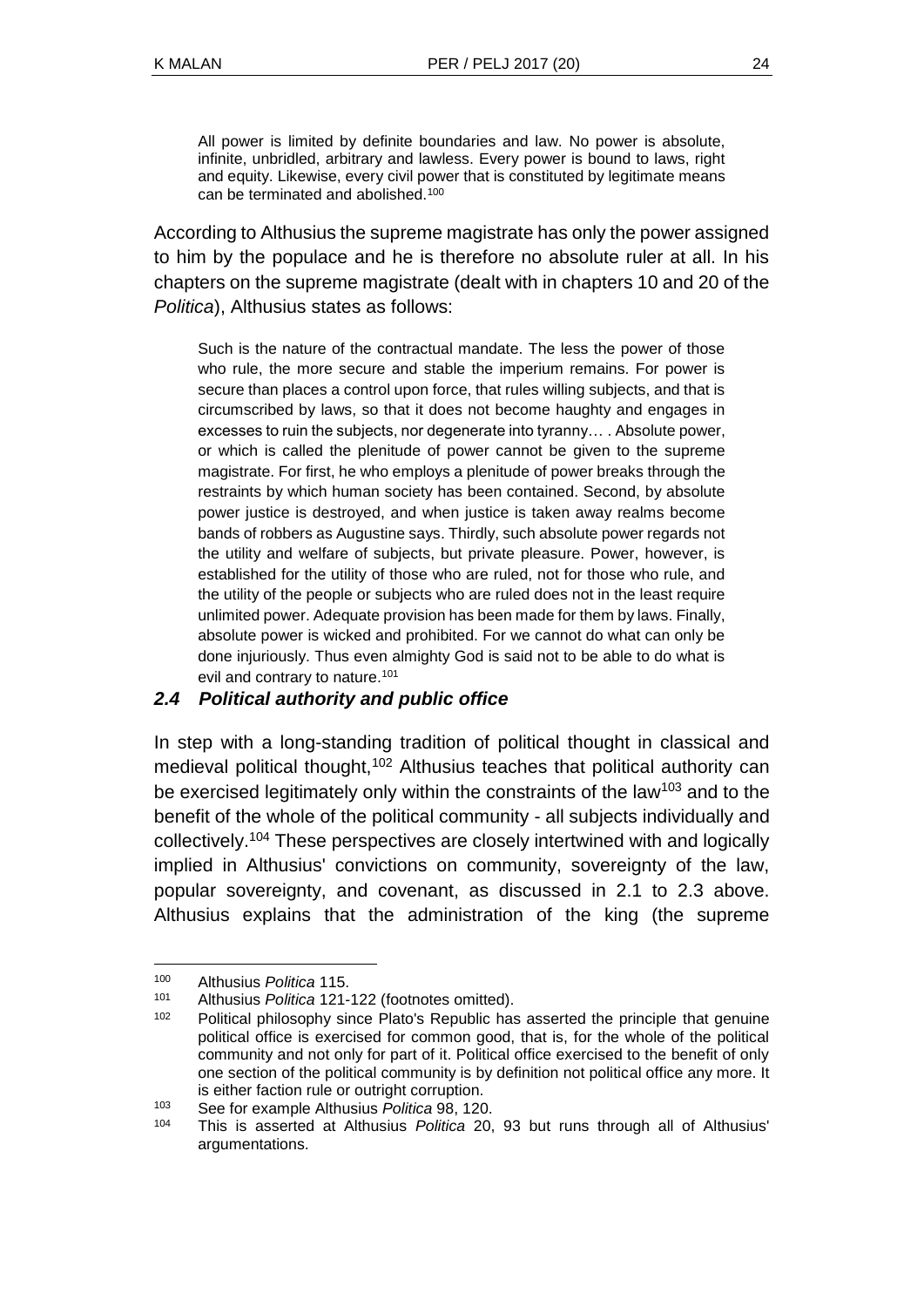magistrate) is not plenary, absolute and unrestricted; it does not allow the detriment and ruin of the subjects. The law and the welfare of the subjects set the boundaries of limited government within which political authority must be exercised.<sup>105</sup> If an administrator oversteps the limits and no longer serves the commonwealth, he is not a public office bearer any more. He then becomes a private person to whom obedience is no longer owed in relation to any action which exceeds the limits of his authority.<sup>106</sup> In a passage that encapsulates the close affinity of his views on public office with community, the sovereignty of the law and of the commonwealth and the notion of covenant, Althusius declares:

Nor did the commonwealth, in constituting administrators for itself, deprive itself of the means of self-protection, and thus expose itself to the plundering of administrators. Besides, whatever power the people did not have it could not transfer to the administrators. Therefore, whatever power and right the administrators did not receive from the people, they do not have, they cannot exercise over the people, nor ought they be able to do so.<sup>107</sup>

Public office bearers are by virtue of the power vested in them by law entitled to exercise their authority, but their authority is primarily associated with the notion of service and not with power. They must therefore exercise their authority in the interest of the public good of the commonwealth, which means that they are essentially servants of the commonwealth. They (including the supreme magistrate) are there for the commonwealth and not vice versa, the commonwealth is not there for them. Accordingly, in the words of Casey "(l)eadership is service which one renders for the good of others and not a status to be had for one's own gratification or aggrandisement".<sup>108</sup>

Althusius subscribes to the long-standing distinction between the true king – the true public office-bearer – who acts according to the law and to benefit the commonwealth, and the tyrant who acts outside the law and to his own private benefit.<sup>109</sup> Althusius also subscribes to the equally long-standing duty to obey the (law-abiding) king in contrast to the (law-defying) tyrant.<sup>110</sup>

<sup>105</sup> Althusius *Politica* 111, 121.

<sup>106</sup> Althusius *Politica* 98, 111, 112. This view is in step with a long-standing tradition of medieval political thought and is articulated in the well-known Calvinistic tract entitled the *Vindiciae Contra Tyrannos* published in 1579, discussed by Sabine *History of Political Theory* 378-384.

<sup>107</sup> Althusius *Politica* 98-99.

<sup>108</sup> Casey *Freedom's Progress* 403.

For this longstanding distinction see fn 97.

<sup>110</sup> See Malan 2015 *THRHR* 248-266 and the sources referred to there.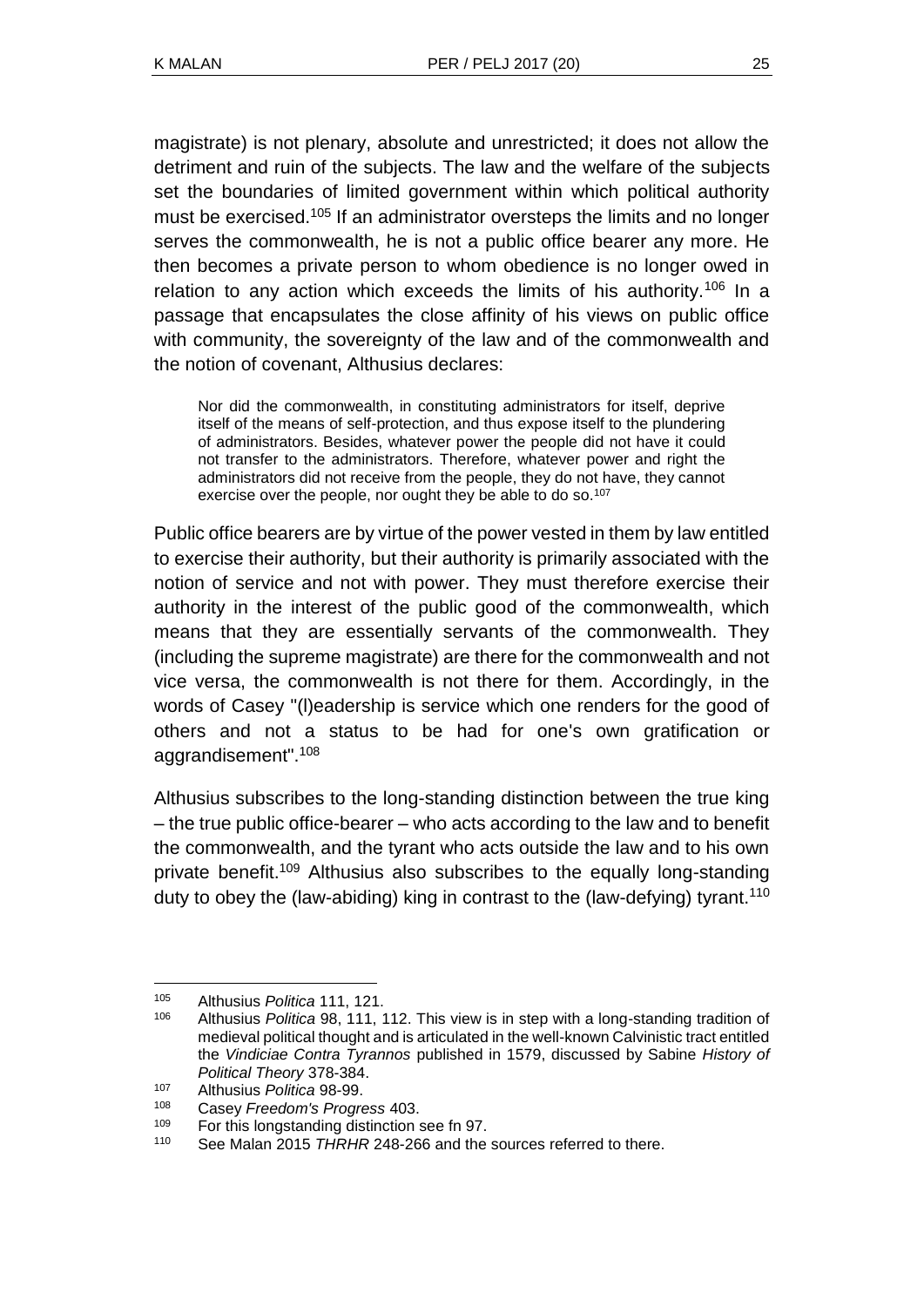Public office-bearing is an august duty. The highest public office-bearers have great authority. Affluence may accompany the heavy responsibilities of highest public office-bearers. That, however, is dependent on the officebearer's acting under the law and to the benefit of the commonwealth. Moreover, public office-bearing is associated with close cooperation between office bearers and the commonwealth – between the governors and the governed – in accordance with the appropriate role for each in contributing to the well-being of the polity. In this regard Althusius declares:

The right of the king consists in the faithful and diligent care and administration of the commonwealth entrusted to him by the people. For this reason the people transfers to him as much and authority it judges necessary. By the communication, sharing and contribution of individual persons from the people, the king becomes rich and powerful. By their counsel he becomes wise. By the aid of his subjects he exercises strength, vigor and might. If the people deny this to the king, he again becomes weak, poor needy and a private person …<sup>111</sup>

In the final analysis, government must be limited in order to ensure the benefits enunciated as follows by Althusius:

The less the power of those who rule, the more secure and stable the imperium remains. For power is secure that places a control upon force, that rules willing subjects, and that is circumscribed by law, so that it does not become haughty and engage in excesses to the ruin of the subjects, nor degenerate into tyranny …<sup>112</sup>

# **3 Conclusion**

This concludes the discussion of the foundational tenets of Althusius' constitutionalism. A constitutional order based only on principles without accompanying structures and mechanisms is clearly not really viable. On the other hand, a constitutional order restricted to mechanisms and structures but without principles is equally inconceivable. Althusius' foundational tenets combine Biblical, classical (more specifically Aristotelian), Medieval and pre-modern political thinking and political experience into a coherent political and constitutional theory. On that score it is historically illuminating.

This, however, does not exhaust the significance of these tenets. They are also of importance for present-day constitutionalism. That is not to say that they can simply be transplanted into our modern-day constitutional law. For that they are clearly inadequate, for two specific reasons. First, they do not

<sup>111</sup> Althusius *Politica* 114.

<sup>112</sup> Althusius *Politica* 121. This is to my mind a striking formulation of constitutionalism.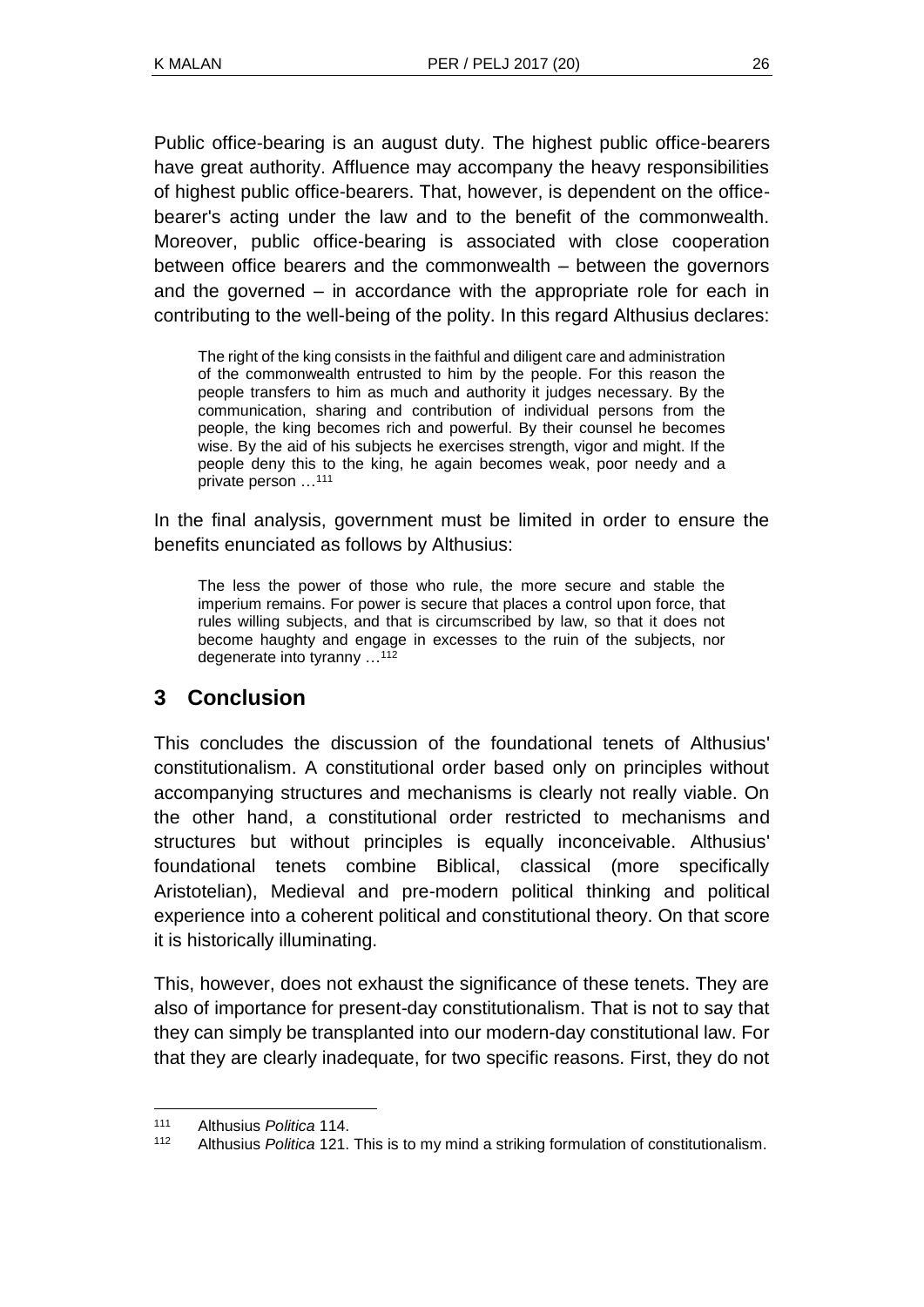account for the emergence and the domination of the territorial state, which came about after Althusius. Secondly, Althusiun thinking was conceived before the advent of the individual and of individual rights which came to full fruition only in the twentieth century.

Still, however, there are important aspects of Althusius' foundational tenets which are of value for our present-day political and constitutional discourse.

The following aspects may be highlighted. First, Althusius provides a valuable source for modern-day communitarian theory, which has become an increasingly important theme of contemporary politics and constitutional law. Communitarianism dispenses with the notion of the abstract individual. It highlights the truth that (individual) identity, morality and a happy life can be conceived of and achieved only within the framework of communities. This leads to the second point, which is that individual rights are quite often meaningful only within a communal framework. In the absence of communities, individual rights can often not be exercised at all. To the extent that communities are not recognised, individual rights are therefore quite often impoverished.<sup>113</sup> Althusian communitarianism is therefore an important source for a politics of recognition from which not only communities, but also individuals stand to benefit.

# **Bibliography**

## **Literature**

### Althusius *Politica*

Althusius J *Politica: Politics Methodically Set Forth and Illustrated with Sacred and Profane Examples* (an abridged and translated version edited and translated from Latin by FS Carney) (Liberty Fund Indianapolis 1994)

### Aristotle *The Politics*

Aristotle *The Politics* (translated from Greek by TA Sinclair) (Penguin Middlesex 1962)

### Aristotle *Nicomachean Ethics*

Aristotle *Nicomachean Ethics* (translated with introduction and notes by M Ostwald) (Macmillan New York 1962)

Bentham *Principles of Morals and Legislation*

l <sup>113</sup> See generally Réaume 1988 *UTLJ* 1-27; Stavenhagen "Cultural Rights"63-77.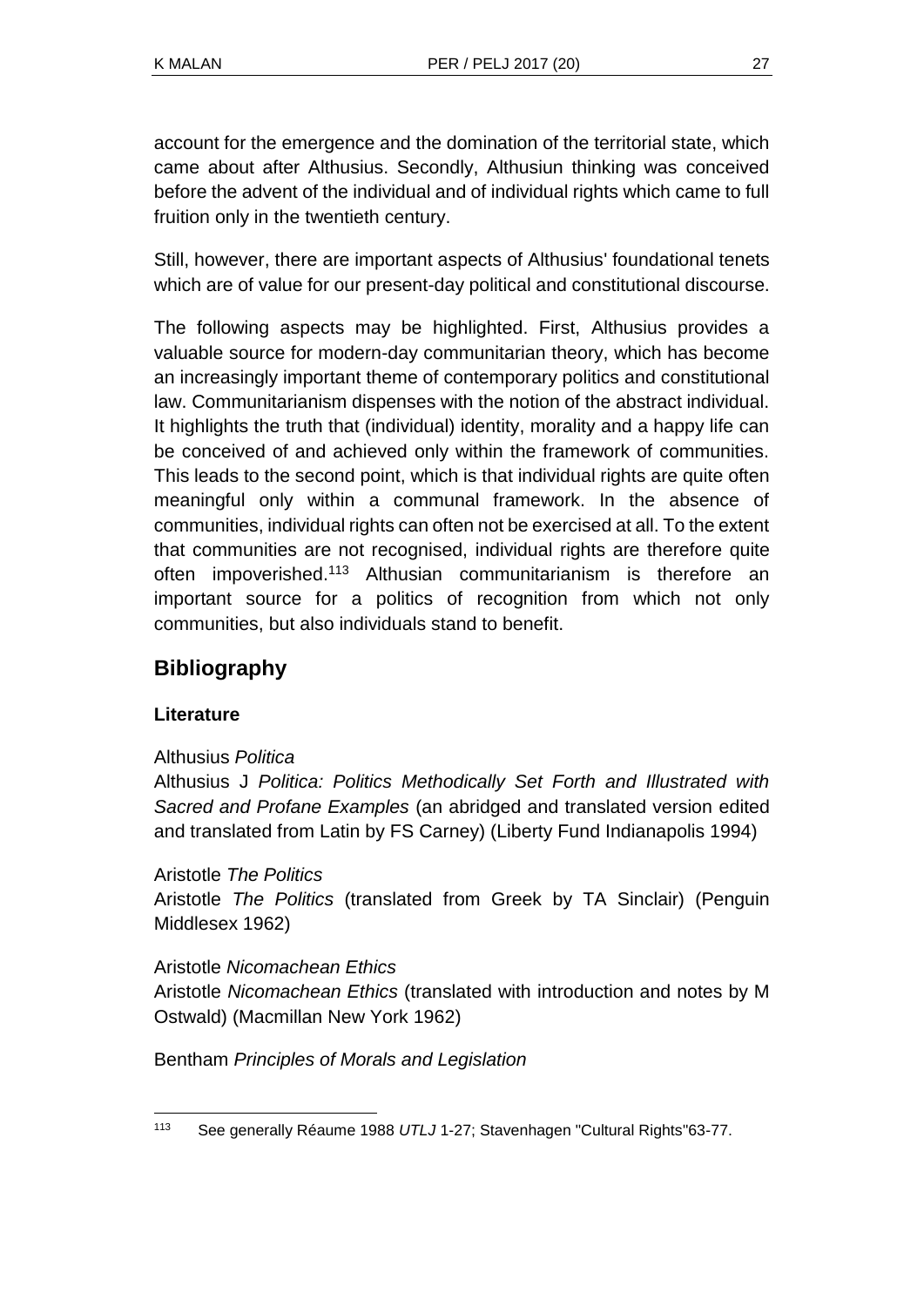Bentham J *An Introduction to the Principles of Morals and Legislation* (Payne London 1789)

Berman *Law and Revolution*

Berman HJ *Law and Revolution: The Formation of the Western Legal Tradition* (Harvard University Press Massachusetts 1983)

Carlyle *History of Medieval Political Theory*

Carlyle AJ *A History of Medieval Political Theory in the West* Vol III; Vol VI (Blankwood London 1928)

Carney "Translators Introduction"

Carney FS "Translators Introduction" in Althusius J *Politica: Politics Methodically Set Forth and Illustrated with Sacred and Profane Examples* (an abridged and translated version edited and translated from Latin by FS Carney) (Liberty Fund Indianapolis 1994) ix-xxxiii

Casey *Freedom's Progress?* Casey R *Freedom's Progress?: A History of Political Thought from the Perspective of Liberty* (Imprint Academic Exeter 2017)

Connor 1971-72 *World Politics*

Connor W "Nation-building or Nations-destroying" 1971-2 *World Politics*  319-355

De Benoist 2000 *Telos* De Benoist A "The First Federalist: Johannes Althusius" 2000 *Telos* 25-58

De Tocqueville *Ancient Regime* De Tocqueville A *The Ancient Regime and the Revolution* (Penguin London 2008)

Diamond "Rule of Law" Diamond S "The Rule of Law versus the Order of Custom" in Wolff RP (ed) *The Rule of Law* (Simon and Schuster New York1971) 115-144

Dunn "Conclusion" Dunn J "Conclusion" in Dunn J (ed) *Democracy: The Unfinished Journey — 508 BC-AD 1993* (Oxford University Press Oxford 1993) 239-266

Elazar "Althusius's Grand Design"

Elazar DL "Althusius's Grand Design for a Federal Commonwealth" in Althusius J *Politica: Politics Methodically Set Forth and Illustrated with Sacred and Profane Examples* (an abridged and translated version edited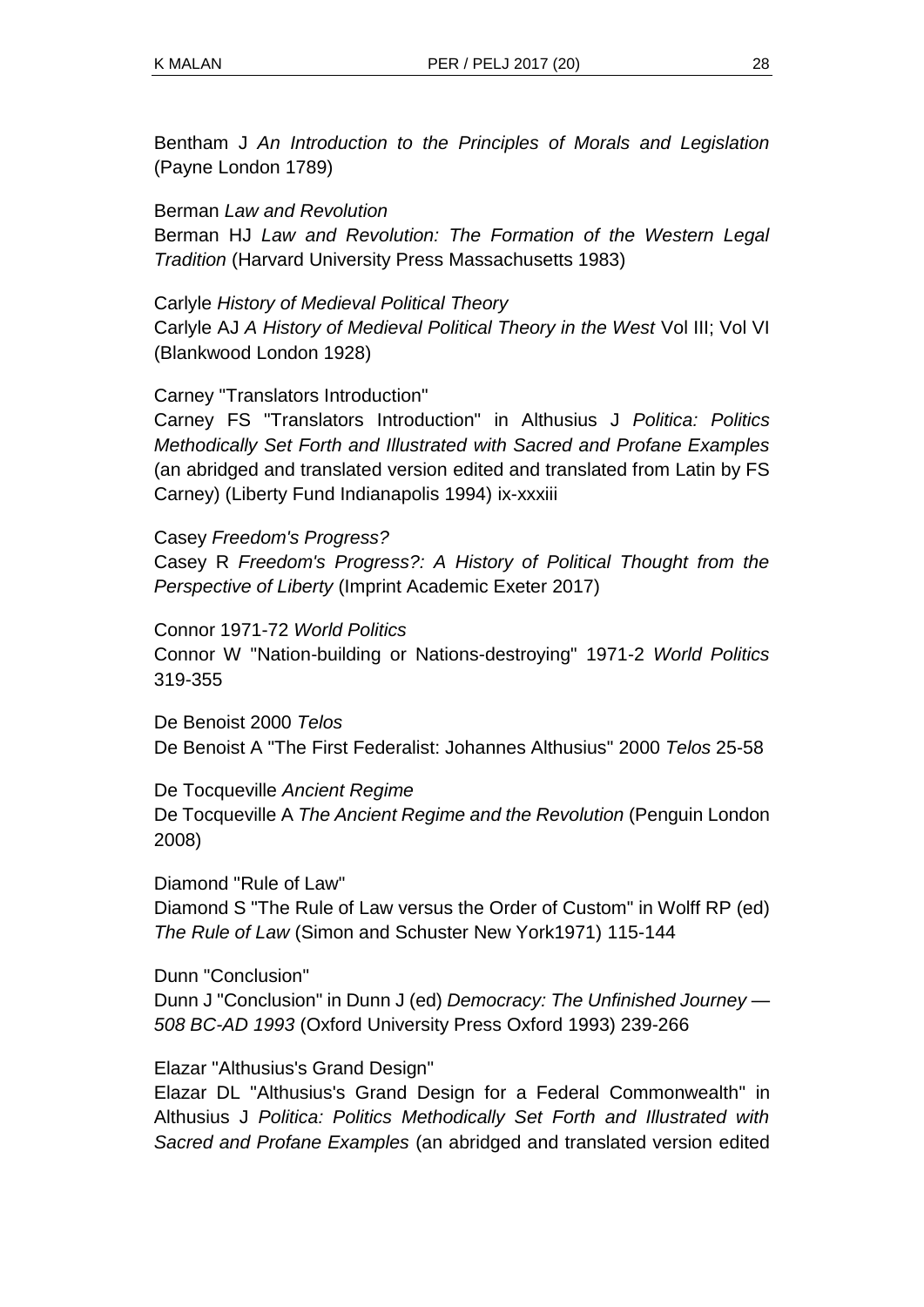and translated from Latin by FS Carney) (Liberty Fund Indianapolis 1994) xxxv-xlvi

Fukuyama *Origins of Political Order* Fukuyama F *The Origins of Political Order: From Prehuman Times to the French Revolution* Vol 1 (Profile London 2011)

Goosen *Oor Gemeenskap en Plek* Goosen D *Oor Gemeenskap en Plek – Anderkant die Onbehae* (FAK Pretoria 2015)

Hobbes *Leviathan* Hobbes T *Leviathan* (Penguin London 1985)

Hueglin *Early Modern Concepts*

Hueglin TO *Early Modern Concepts for a Late Modern World – Althusius on Community and Federalism* (Wilfred Laurier University Press Waterloo, Ontario 1999)

Locke *Of Civil Government*

Locke J *Of Civil Government: The Second Treatise* (Wildside Rockville 2008)

Malan *Politocracy* Malan K *Politocracy: An Assessment of the Coercive Logic of the Territorial State and Ideas around an Answer to It* (Pretoria University Law Press Pretoria 2012)

Malan 2014 *Tydskr Geesteswet* Malan K "Taalverval met Besondere Verwysing na die Ideologieë en Praktyke van Verstaatliking″ 2014 *Tydskr Geesteswet* 462-480

Malan 2015 *THRHR*

Malan K "Die Dinamika van die Hedendaagse Oppermagtige Grondwet Beskou in die Lig van Voor- en Vroeg-Moderne Opvattings oor Regsoppergesag en Populêre Soewereiniteit" 2015 *THRHR* 248-266

McRae 1979 *CJPS* McRae K "The Plural Society and the Western Political Tradition" 1979 *CJPS* 575-688

Nisbet *Quest for Community* Nisbet R *The Quest for Community: A Study in the Ethics of Order and Freedom* (ICS Press San Francisco 1990)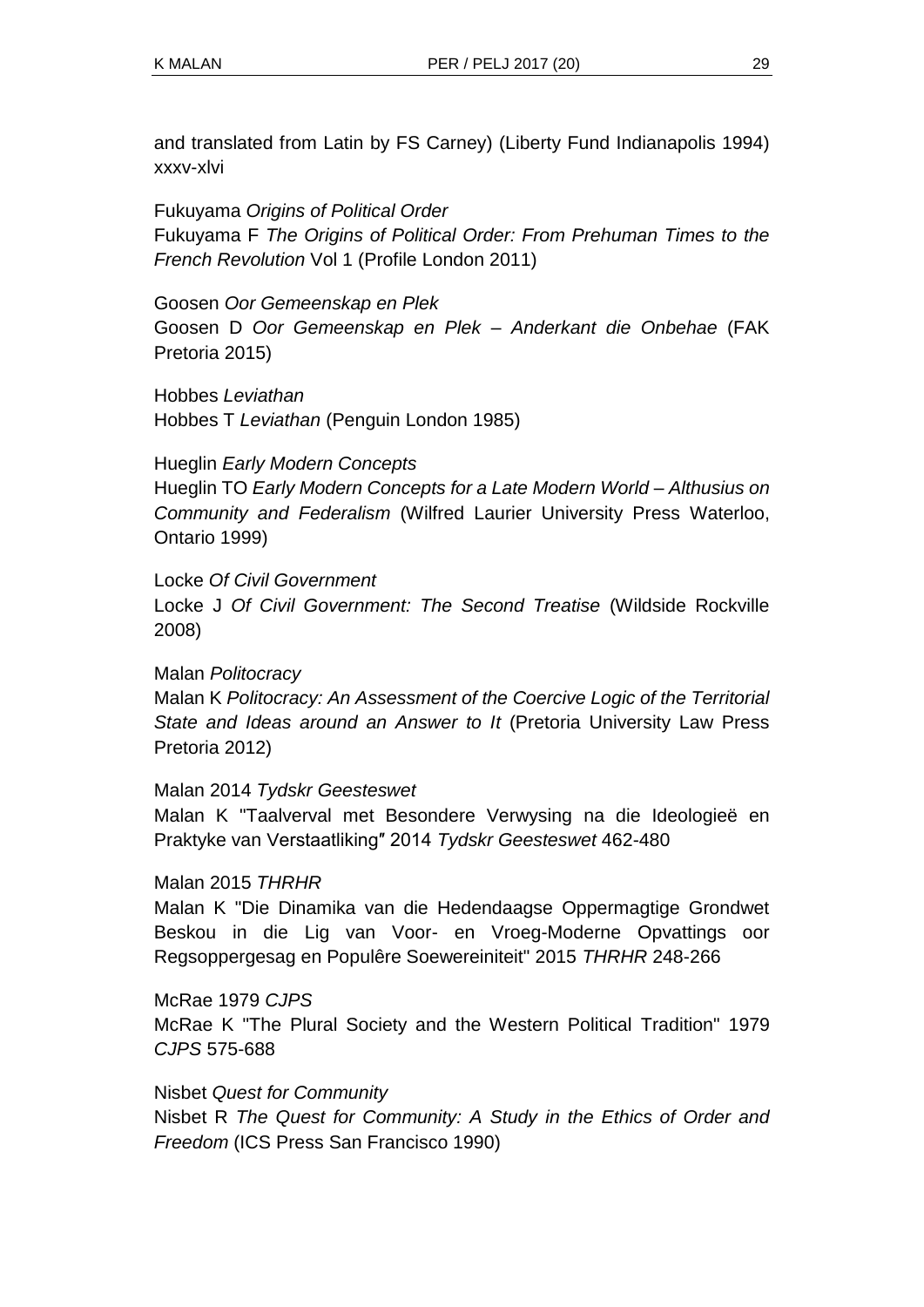Parekh *Rethinking Multiculturalism*

Parekh B *Rethinking Multiculturalism: Cultural Diversity and Political Theory* (Harvard University Press Cambridge 2000)

Pestieau 1991 *Can J Law Jurisprud*

Pestieau J "Minority Rights: Caught between Individual Rights and Peoples' Rights" 1991 *Can J Law Jurisprud* 361-373

Réaume 1988 *UTLJ* Réaume D "Individuals, Groups, and Rights to Public Goods" 1988 *UTLJ* 1- 27

Rousseau *The Social Contract* Rousseau J *The Social Contract* (translated and introduced by M Cranston) (Penguin London 2003

Sabine *History of Political Theory* Sabine GH *A History of Political Theory* (Harrap London 1971)

Sheppard 1930 *Polit Sci Q* Sheppard MA "Sovereignty at the Crossroads" 1930 *Polit Sci Q* 580-603

Stavenhagen "Cultural Rights" Stavenhagen R "Cultural Rights and Universal Human Rights" in Eide A *et al* (eds) *Economic, Social and Cultural Rights: A Textbook* (Martinus Nijhoff Dordrecht 1995) 63-77

Van Dyke 1974 *Am J Pol Sci* Van Dyke V "Human Rights and the Rights of Groups" 1974 *Am J Pol Sci* 725-741

Van Dyke 1976-77 *World Politics* Van Dyke V "The Individual the State and Ethnic Communities in Political Theory" 1976-77 *World Politics* 343-369

# **List of Abbreviations**

| Am J Pol Sci        | American Journal of Political Science        |  |
|---------------------|----------------------------------------------|--|
| Can J Law Jurisprud | Canadian Journal of Law and Jurisprudence    |  |
| <b>CJPS</b>         | <b>Canadian Journal of Political Science</b> |  |
| Polit Sci Q         | <b>Political Science Quarterly</b>           |  |
| <b>THRHR</b>        | Romeins-<br>Tydskrif vir Hedendaagse         |  |
|                     | Hollandse Reg                                |  |